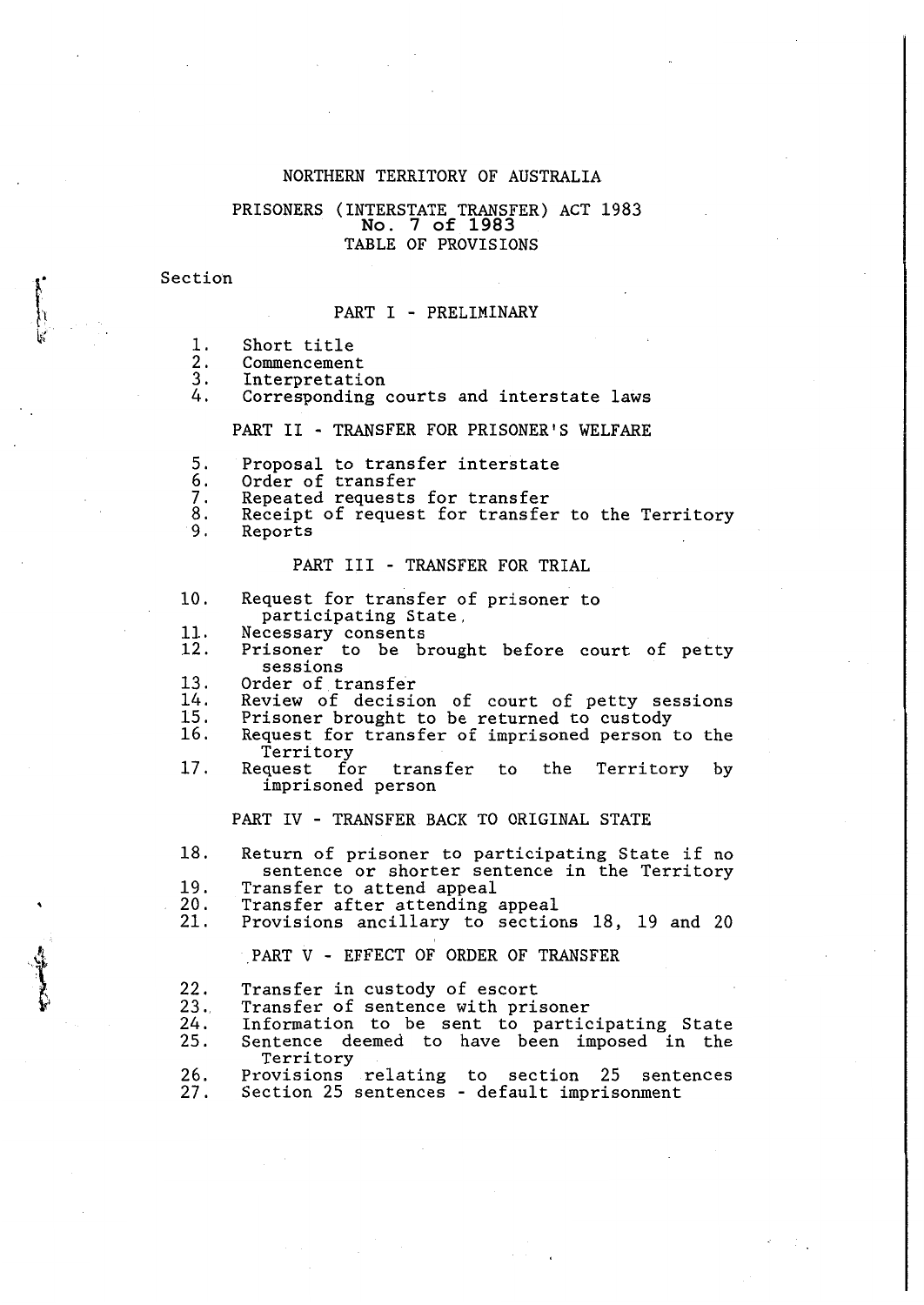# PART VI - MISCELLANEOUS

28. 29. 30. 31. 32. Notification to prisoners of certain decisions Lawful custody for transit through the Territory Escape from custody of person being transferred Escape from custody - penalty Revocation of order of transfer on escape from custody

> j ..

33. Regulations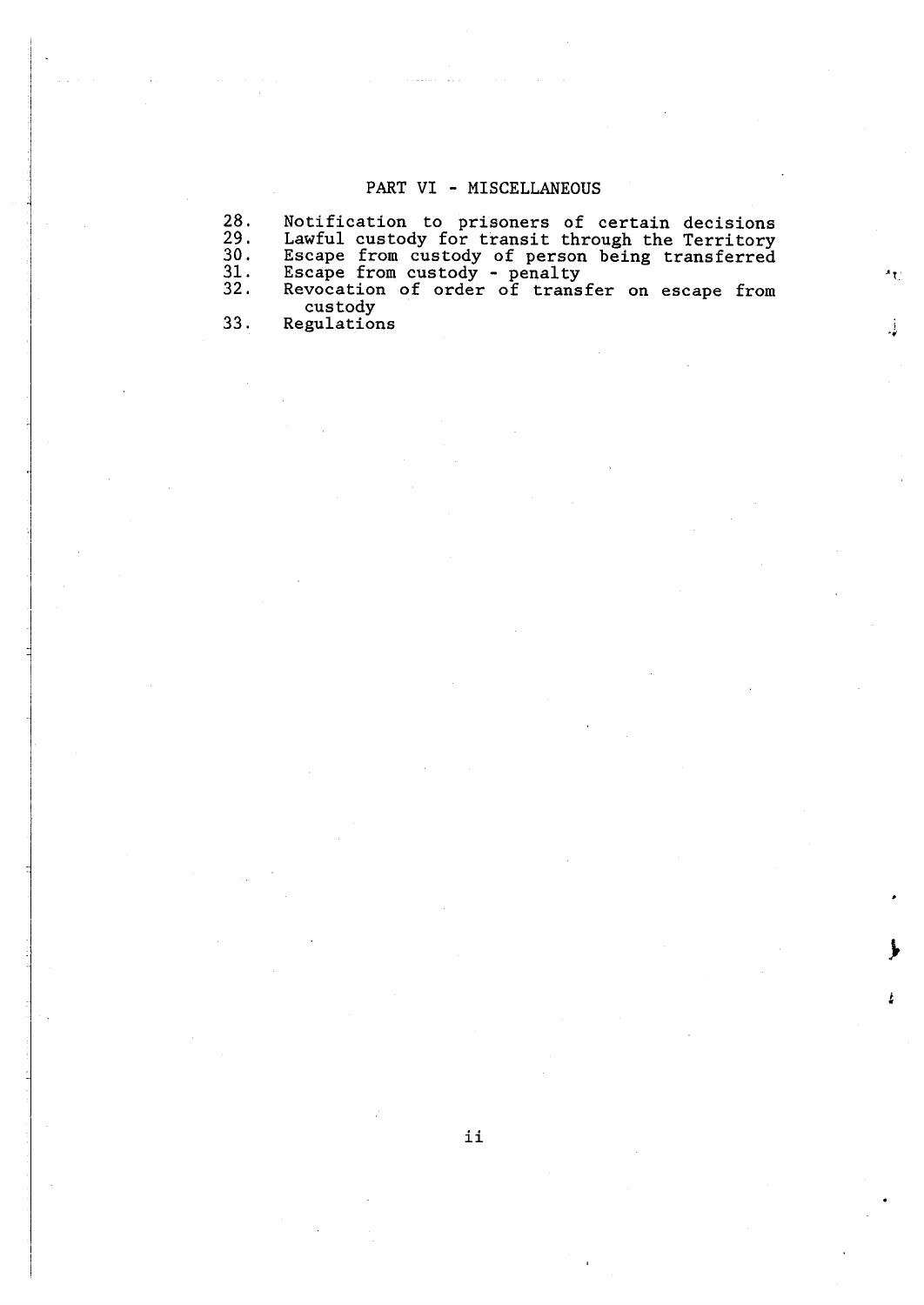

# **NORTHERN TERRITORY OF AUSTRALIA**

# **No. 7 of 1983**

**AN ACT**  Relating to the transfer between the Territory and *a* State or another Territory of the Commonwealth of prisoners

**[***Assented to 27 April 1983***]**

BE it enacted by the Legislative Assembly of the Northern Territory of Australia with the correct of Australia, with the assent as provided by the *Northern Territory (Self-Government) Act* 1978 of the Commonwealth, as follows:

#### PART I - PRELIMINARY

1. SHORT TITLE

,.,..

*l*  ..

This Act may be cited as the *Prisoners ( Interstate Transfer) Act 1983.* 

# 2. COMMENCEMENT

This Act shall come into operation on *a* date to be fixed by the Administrator by notice in the *Gazette.* 

# 3. INTERPRETATION

(1) In this Act, unless the contrary intention appears -

"arrest warrant" means *a* warrant to apprehend, a warrant to arrest or *a* warrant to commit a person to prison, but does not include -

(a) such a warrant, where the term of<br>imprisonment which the person to be imprisonment which apprehended, arrested or committed under the warrant is liable to serve is default imprisonment; or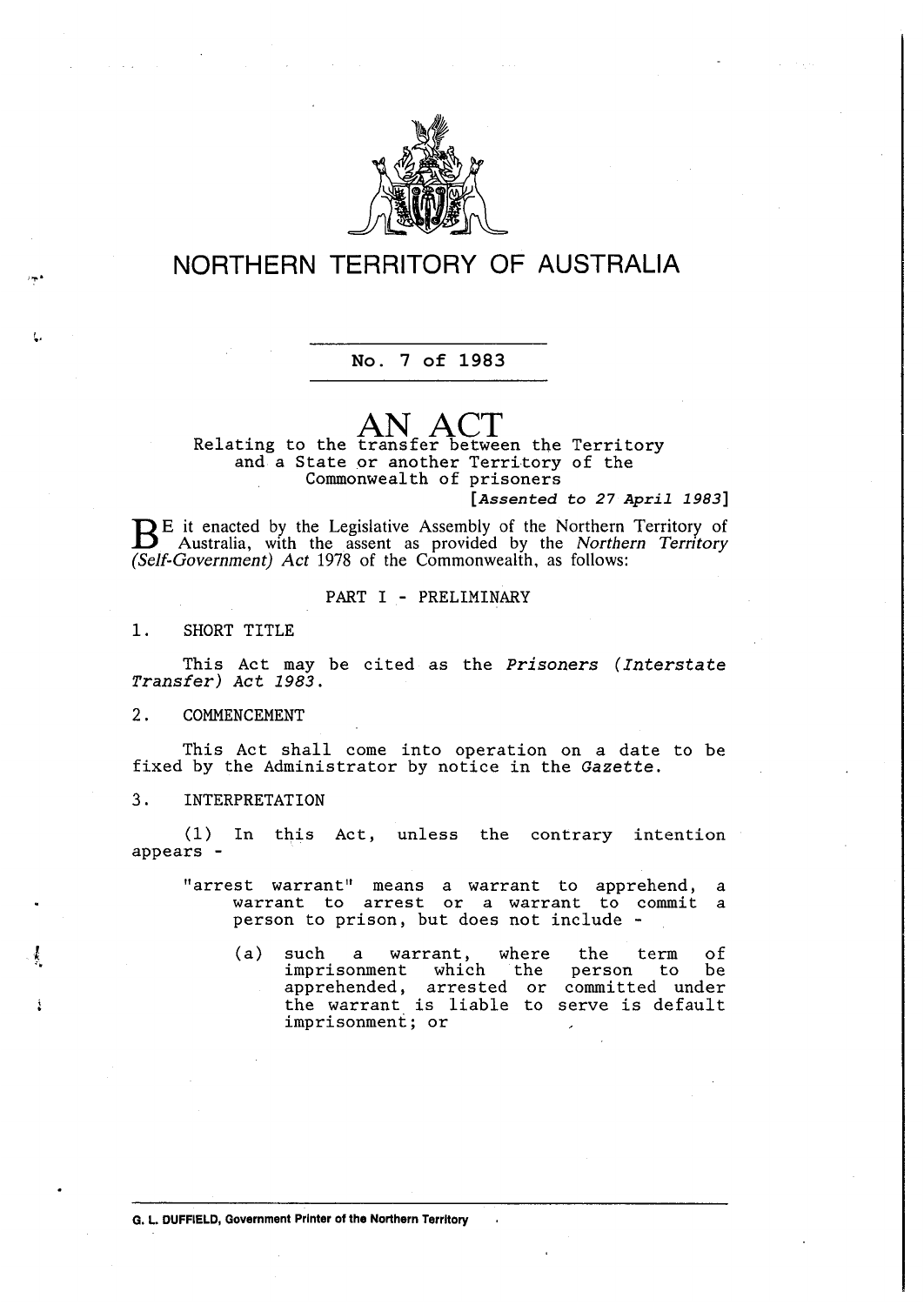(b) a warrant to secure the attendance of <sup>a</sup> witness;

"Attorney-General" -

(a) in relation to the Australian Capital Territory, means the Attorney-General of the Commonwealth; and

 $A$ 

- (b) in relation to *a* participating State means the person who is designated for the time being as holder of the office of Attorney-General for that State;
- "corresponding court of the Territory", in relation to *a* court of *a* participating State, means *a*  court of the Territory that is, under an order in force under section 4(1), declared to be a corresponding court in relation to the court of corresponding court in relation to the court of<br>the participating State;

"corresponding Minister", in relation to *a* participating State, means -

- (a) where the participating State is Capital Territory Attorney-General of the Commonwealth; and the the
- (b) except where the participating State is the Australian Capital Territory - the Minister of the Crown of that participating State charged for the time being with the administration of the interstate law of that participating State;
- "court of petty sessions" means *a* court of summary jurisdiction constituted by *a* magistrate sitting alone;
- "default imprisonment" means imprisonment in default of -
	- (a) payment of any fine, penalty, costs or other amount of money of any kind imposed or ordered to be paid by *a* court, judge or justice on the conviction· of *a* person for an offence; or
	- (b) entering into *a* recognizance to keep the peace or to be of good behaviour;
- "gaoler", in relation to *a* prison, means the person who, *Act,*  under the *Prisons (Correctional Services)*  is the Director of Correctional Services;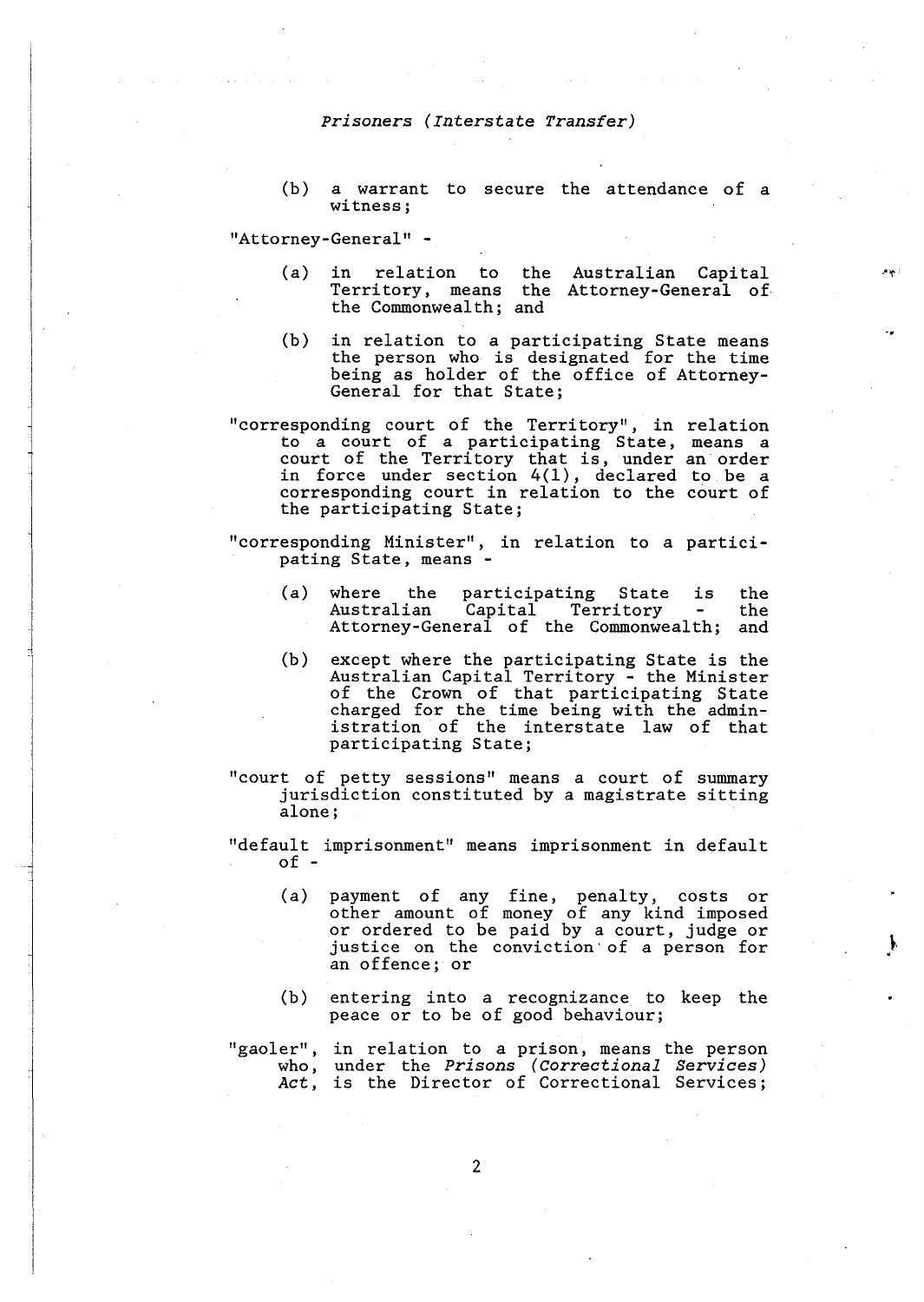"Governor" -

*l* 

- (a) in relation to the Australian Capital Territory, means the Governor-General of the Commonwealth; and
- (b) in relation to a participating State, means the Governor of that State;
- "indeterminate sentence" means a sentence of or order or direction for imprisonment or detention for life or during the pleasure of Her Majesty or during the pleasure of the Administrator or the Governor of a participating State, and includes such a sentence, order or direction imposed, made or given by, or by the operation of, an Act or other law;
- "interstate law" means a law that, under a declaration in force under section  $4(1)$ , is declared to be an interstate law for the purposes of this Act;

"justice" means justice of the peace;

- "order of transfer" means an order issued under section 6, 13, 14(6), 18, 19 or 20 for the transfer of a prisoner to a participating State;
- "participating State" means a State or Territory of the Commonwealth in which there is in force an interstate law;
- "prison" means a prison as defined in section 5 of the *Prisons (Correctional Services) Act;*
- "prisoner" means a person serving a sentence of imprisonment in a prison in the Territory other than a person serving or sentenced to serve a sentence of imprisonment imposed for an offence against a law of the Commonwealth;
- "prison officer" means a person who is appointed to be a prison officer under the *Prisons (Correctional Services) Act;*
- "remission provisions" means a determination or grant made under Part XXV of the *Prisons (Correctional Services) Act,* relating to the remission of a portion of a sentence of imprisonment;
- "section 25 sentence" means a sentence of imprisonment deemed by section 25 to have been imposed on a person by a court of the Territory;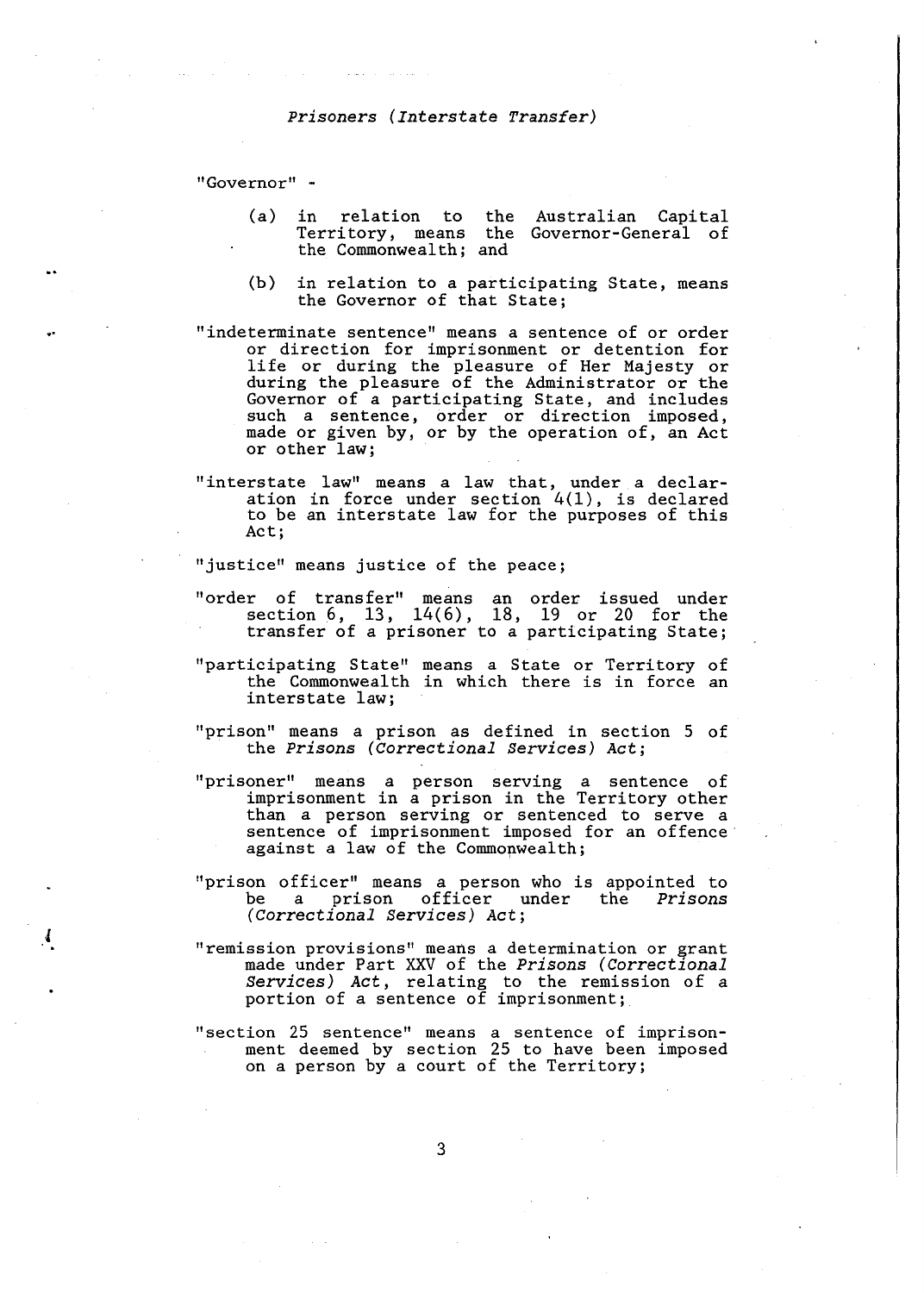"sentence of imprisonment" includes a sentence of penal servitude, a sentence by which default imprisonment is ordered, an indeterminate sentence and a section 25 sentence, but does not include such a sentence while it is being served in an institution within the meaning of the *Child Welfare Act,* or detention imposed under an Act relating to the punishment of persons who committed offences when they had not attained the age of 18 years.

(2) Where a justice of a participating State, in the exercise of his powers, issues a warrant of commitment while not constituting a court, the sentence of imprisonment imposed by the warrant shall, for the purposes of this Act, be deemed to have been imposed by a court.

(3) For the purposes of this Act, a sentence of imprisonment imposed, or originally imposed, by, or by the operation of, an Act or other law of a State or Territory shall, except as prescribed by regulations under this Act, be deemed to have been imposed, or originally imposed, by a court of that State or Territory.

(4) A reference in this Act to an Act of the Commonwealth includes a reference to an Act amending or replacing that Act.

#### 4. CORRESPONDING COURTS AND INTERSTATE LAWS

(1) Subject to sub-section (2), the Administrator may, by notice in the Gazette, declare that -

- (a) a law of a State or the Australian Capital Territory is an interstate law for the purposes of this Act; and
- (b) a specified court of the Territory or a court belonging to a specified class or description of courts of the Territory is, for the purposes of this Act, a corresponding court in relation to a specified court of a participating State or in relation to a court belonging to a specified class or description of courts of a participating State.

(2) A declaration shall not be made under subsection (1) in respect of a law of another State or a Territory of the Commonwealth unless the Administrator is satisfied that that law substantially corresponds to the provisions of this Act and contains provisions that are referred to in this Act as provisions of an interstate law that correspond to specified provisions of this Act.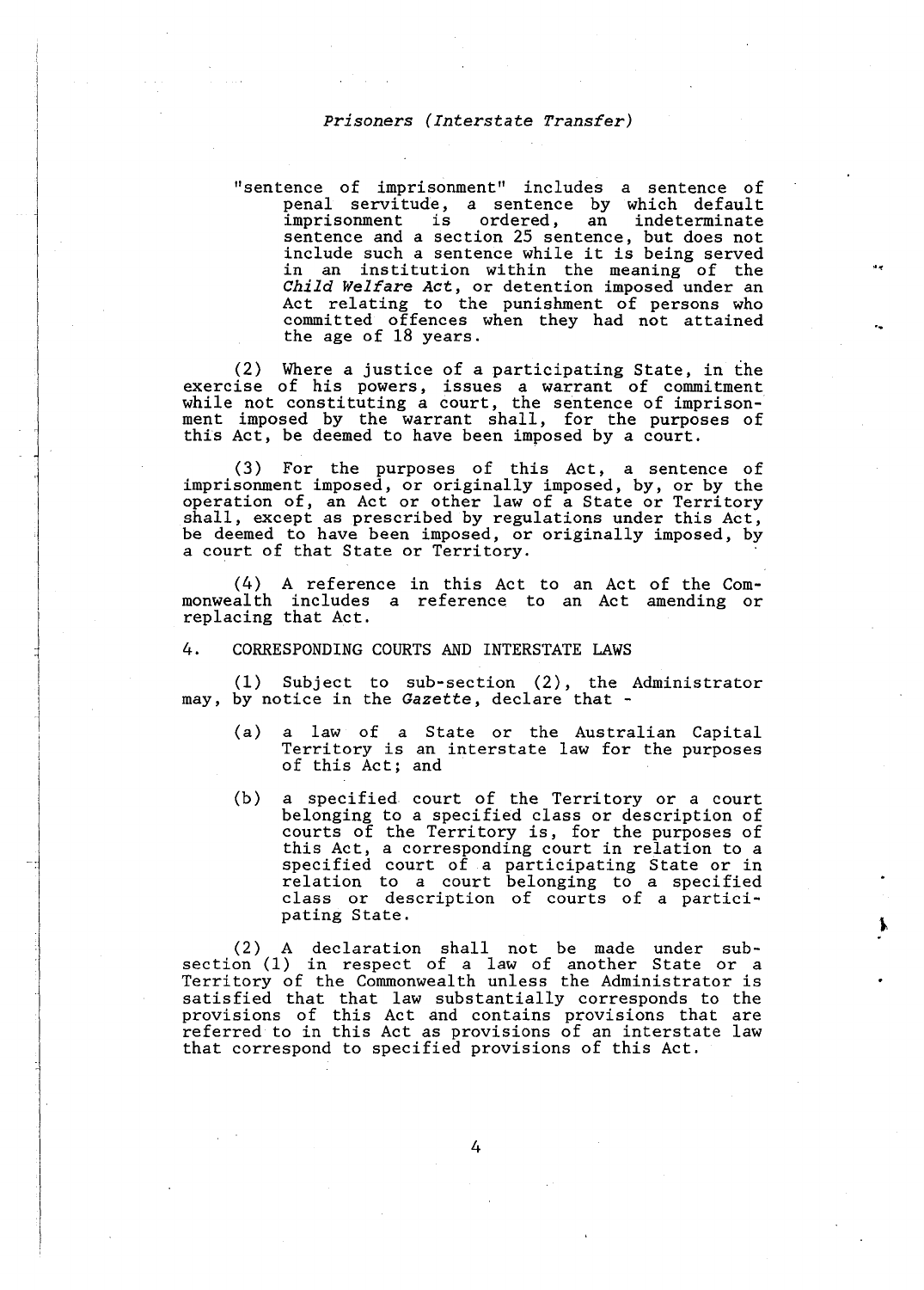(3) Notwithstanding sub-section (2), a declaration may be made under sub-section (1) in respect of a law of the Australian Capital Territory if the Administrator is satisfied that, if that law contained -

- (a) provisions corresponding to the provisions in Part II and other provisions relating to the transfer of prisoners on grounds referred to in section *5;* and
- (b) provisions referred to in this Act as provisions of an interstate law that correspond to specified provisions of this Act (those specified provisions being provisions corresponding to provisions referred to in paragraph (a)),

that law would be a law referred to in sub-section (2).

PART II - TRANSFER FOR PRISONER'S WELFARE

5, PROPOSAL TO TRANSFER INTERSTATE

Subject to section 7, where the Minister -

- (a) receives a written request made by a prisoner for the transfer of the prisoner to a participating State; and
- (b) is of the opinion that the prisoner should be transferred to the participating State in the interests of the welfare of the prisoner,

the Minister shall give to the corresponding Minister of the participating State a written request asking him to accept the transfer of the prisoner to the participating State.

#### 6. ORDER OF TRANSFER

*.l* 

- (1) Where the Minister -
- (a) has given to a corresponding Minister participating State a written request section 5 in respect of a prisoner; and of a under
- (b) has received from that corresponding Minister written notice (being a notice given under the provision of an interstate law that corresponds to section 8) of his consent to the transfer of the prisoner to that participating State,

the Minister may issue an order for the transfer of the prisoner to that participating State.

( 2) A decision to · issue, or not to issue, an order under sub-section  $(1)$  is not reviewable by a court or tribunal.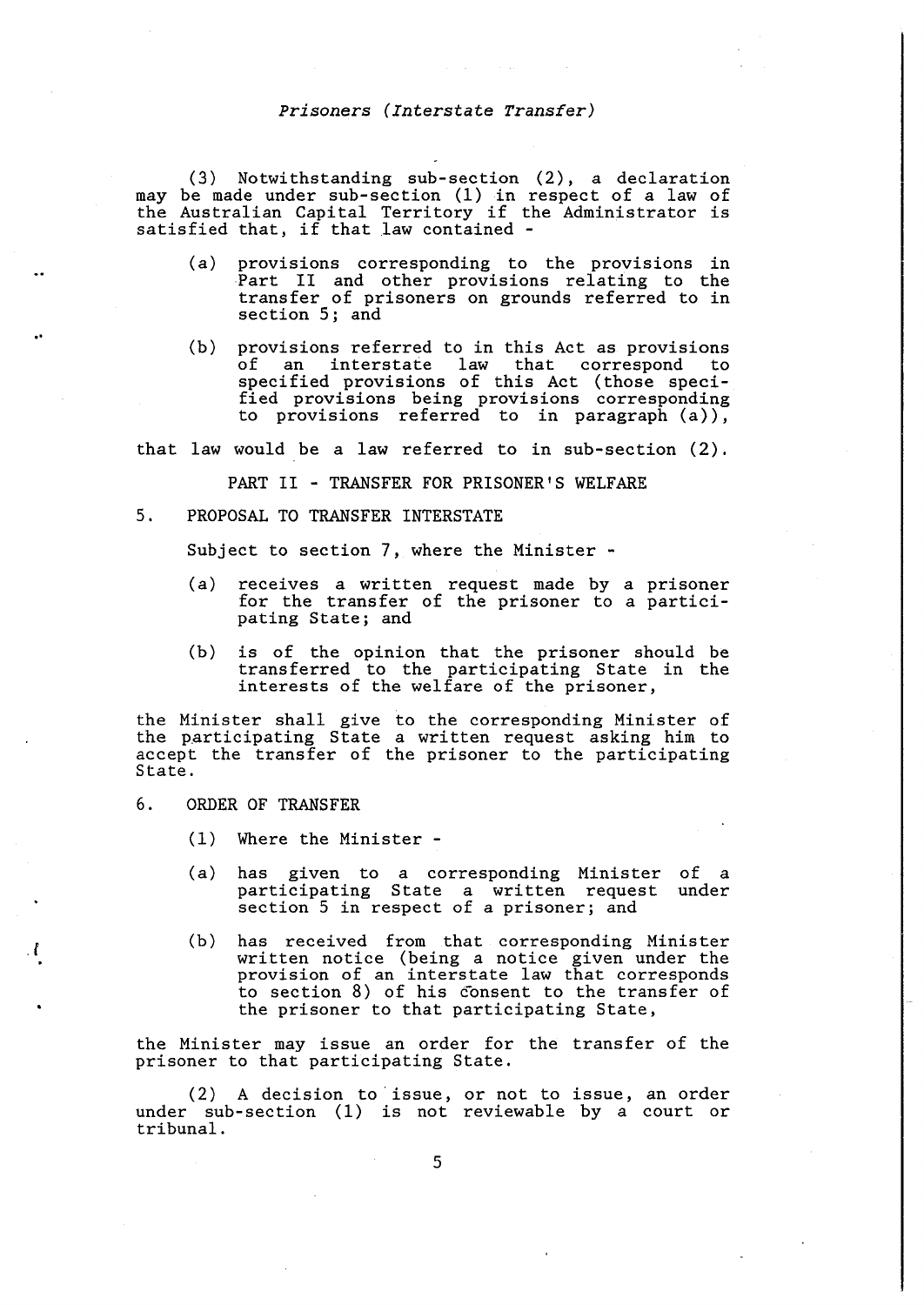#### 7. REPEATED REQUESTS FOR TRANSFER

A request made by a prisoner for his transfer to a participating State need not be entertained by the Minister if it is made within 12 months after a similar request made by the prisoner.

.,

# 8. RECEIPT OF REQUEST FOR TRANSFER TO THE TERRITORY

Where the Minister receives a written request given under the provision of an interstate law that corresponds to section 5 asking him to accept the transfer of an imprisoned person to the Territory, the Minister shall either refuse to consent, or consent, to the transfer and shall give to the corresponding Minister by whom the written request was given written notice of his refusal or consent.

#### 9. REPORTS

( 1) For the purpose of forming an opinion or exercising a discretion under this Part, the Minister may inform himself as he thinks fit and, in particular, may have regard to reports of parole and prison authorities of the Territory and of any participating State.

(2) Reports of parole and prison authorities may be sent to a corresponding Minister for the purpose of assisting him to form an opinion or to exercise a discretion under the interstate law administered by him.

#### PART III - TRANSFER FOR TRIAL

#### 10. REQUEST FOR TRANSFER OF PRISONER TO PARTICIPATING STATE

(1) Where a person the subject of an arrest warrant issued in accordance with the law of a participating State is a prisoner and the Attorney-General receives -

- (a) from the Attorney-General of the participating State a written request given under the provision of an interstate law that corresponds to section  $16$ , accompanied by a copy of warrant; or
- (b) a written request made by the prisoner to the Minister and referred to the Attorney-General,

being in either case a request for the transfer of the prisoner to the participating State to be dealt with according to law, the Attorney-General shall either refuse to consent, or consent, to the transfer and shall give to the Attorney-General of the participating State or to the Minister, as the case may be, written notice of his refusal or consent.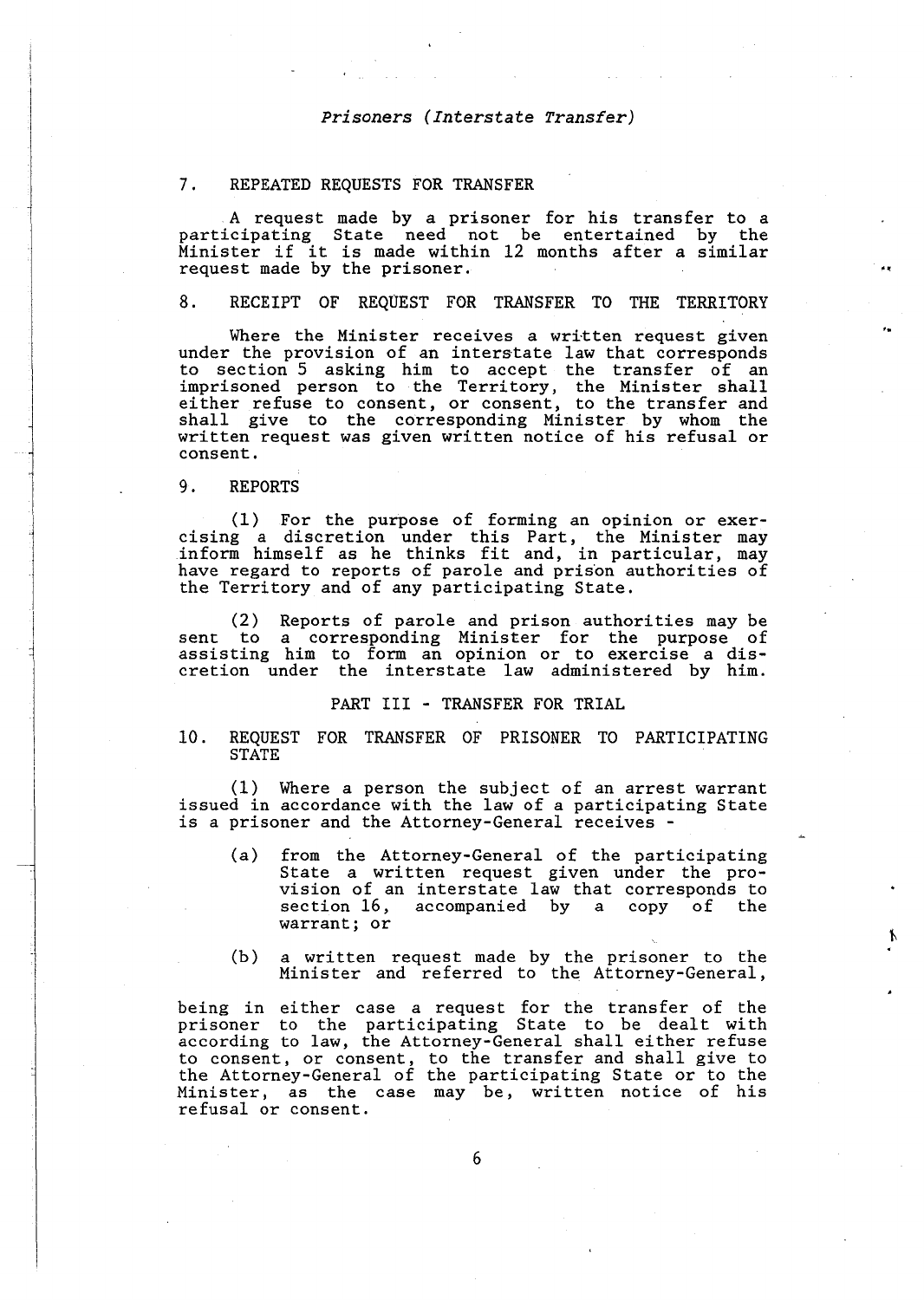(2) Where the Minister receives a written request made by a prisoner for the transfer of the prisoner to a participating State to be dealt with according to law, the Minister shall, subject to sub-section (3), refer the written request to the Attorney-General.

(3) A request made by a prisoner for his transfer to a participating State need not be referred by the Minister to the Attorney-General if it is made within 12 months after a similar request made by the prisoner.

#### 11. NECESSARY CONSENTS

*l* 

(1) An order of transfer shall be issued under this Part only if -

- (a) the Attorney-General has, in writing, consented to the transfer to the participating State of the prisoner to whom the order relates; and
- (b) the Attorney-General of the participating State has, in writing, either consented to or requested that transfer.

(2) A certificate signed by a prescribed officer certifying that a consent or request required under sub-section (1) for the transfer of a prisoner to a participating State specified in the certificate has been participating state specified in the certificate has seen<br>given or made is, in the absence of evidence to the contrary, proof that the consent or request has been given or made.

12. PRISONER TO BE BROUGHT BEFORE COURT OF PETTY SESSIONS

(1) A court of petty sessions, upon proof to its satisfaction that the conditions precedent specified in section 11(1) have been complied with, shall by order in writing direct the gaoler of the prison where the prisoner to whom the certificate relates is then imprisoned to bring the prisoner before the court of petty sessions specified in the order, on a date and at a time so specified, for determination as to whether an order of transfer shall be issued.

(2) Notice of an order made under sub-section (1) shall be served on the Attorney-General and on the prisoner to whom it relates.

( 3) At a hearing for the purpose of determining whether an order for the transfer of a prisoner shall be issued -

- (a) the prisoner shall be entitled to be represented by a legal practitioner; and
- (b) the Attorney-General shall be entitled to appear or be represented.

7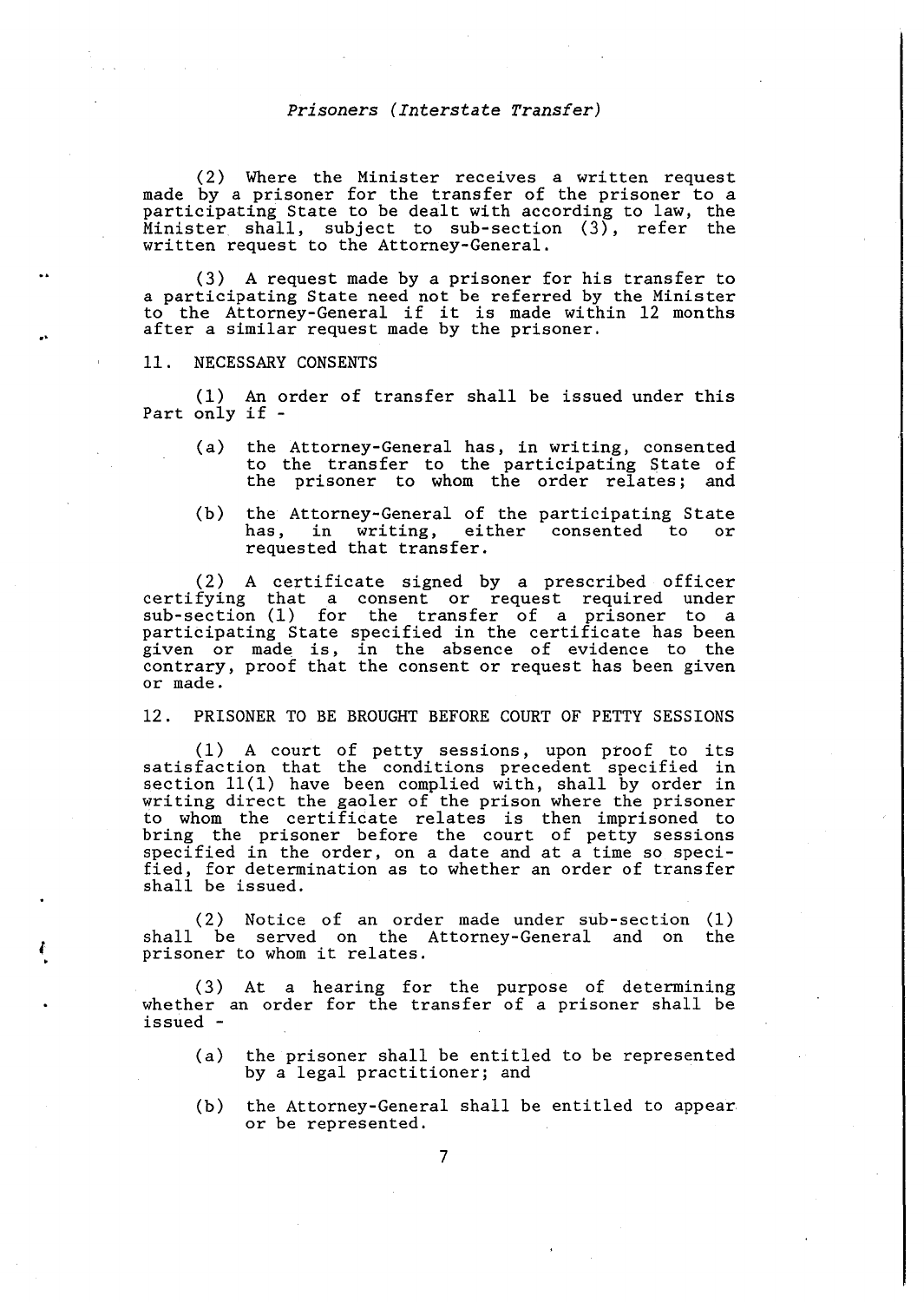# 13. ORDER OF TRANSFER

The court of petty sessions before which the prisoner is brought pursuant to an order made under section 12(1) shall -

- (a) issue an order for the transfer of the prisoner to the participating State specified in the certificate issued in accordance with sec- tion 11(2) in respect of the prisoner; or
- (b) if the court, on the application of the prisoner, is satisfied that it would be harsh or oppressive, or not in the interests of justice, oppressive, or not in the interests of justice,<br>to transfer the prisoner to that participating State or that the trivial nature. of the charge or complaint against the prisoner does not warrant the transfer, refuse to issue such an order.

#### 14. REVIEW OF DECISION OF COURT OF PETTY SESSIONS

(1) Where the Attorney-General, the Attorney-General of the participating State or the prisoner is dissatisfied with the decision of the court of petty sessions under section 13, the Attorney-General, the Attorney-General of the participating State or the prisoner, as the case may be, may, within 14 days after the decision, apply to the Supreme Court for a review of the decision and the Supreme Court may review the decision.

(2) The prisoner shall be entitled to be present or be represented by a legal practitioner at the review referred to in sub-section (1) and for that purpose any cpurt or a person authorized by the rules of the Supreme Court may, by order in writing, direct the gaoler of the prison where the prisoner is then imprisoned to bring the prisoner to the place of the review specified in the order on a date and at a time so specified.

(3) The Attorney-General and the Attorney-General of the participating State shall be entitled to appear or be represented at the review referred to in sub-section (1).

(4) The review of the decision under section 13 shall be by way of rehearing on the evidence, if any, given before the court of petty sessions and on any evidence in addition to the evidence so given.

(5) Upon the review of a decision under section 13, the Supreme Court may confirm the decision or quash the decision and substitute *a* new decision in its stead.

( 6) For the purpose of giving effect to a substituted decision made under sub-section (5), the Supreme Court may issue an order for the transfer of the prisoner to the appropriate participating State.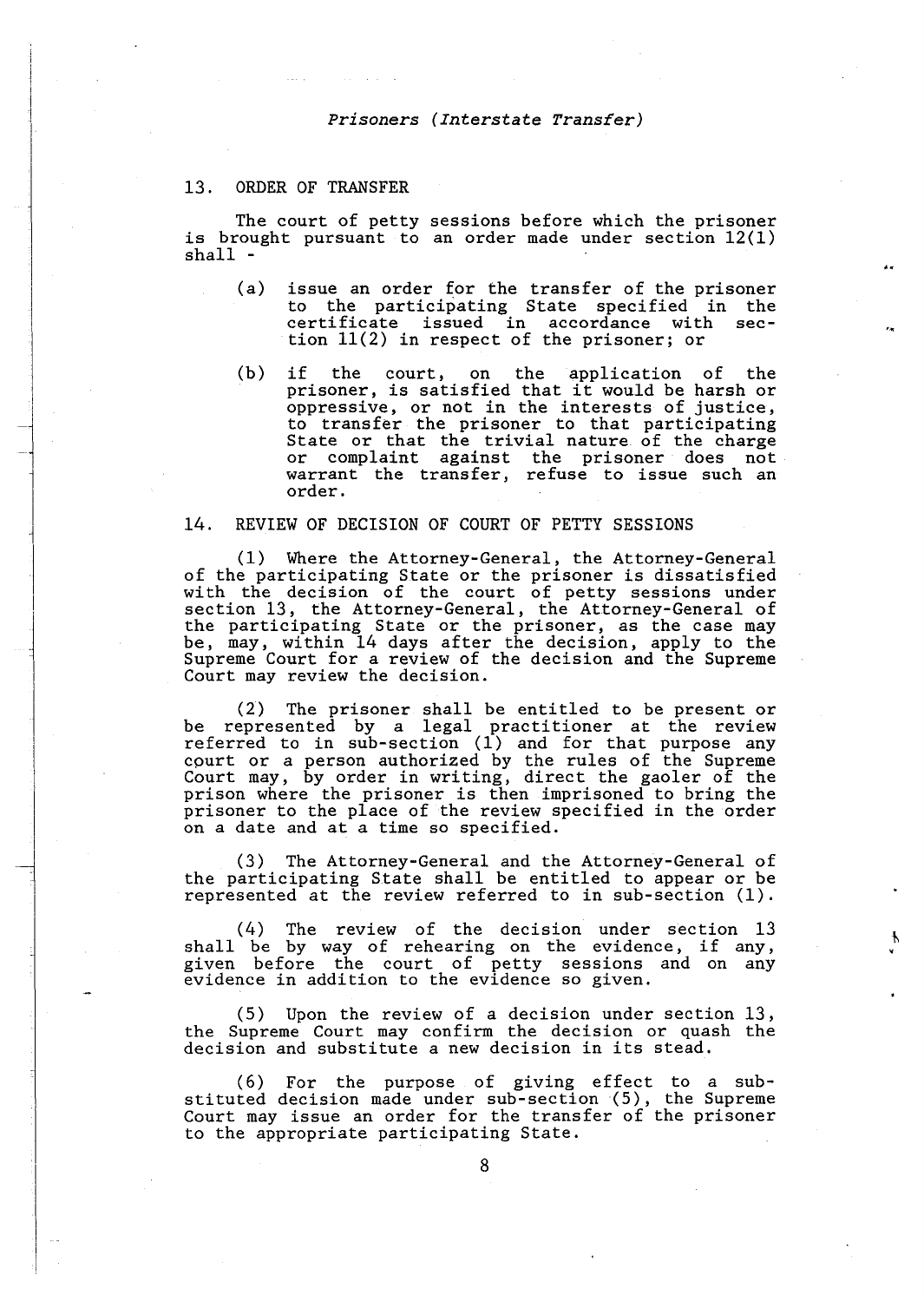# 15. PRISONER BROUGHT TO BE RETURNED TO CUSTODY

Where an order is made under section  $12(1)$  or  $14(2)$  -

- (a) the gaoler to whom it is directed shall execute the order or may charge a prison officer or member of the Police Force with the execution of the order; and
- (b) the prisoner shall, while the order is being executed, be kept in the custody of the gaoler, prison officer or member of the Police Force acting under or in execution of the order, who shall in due course return the prisoner to the custody from which he has been brought.
- 16. REQUEST FOR TRANSFER OF IMPRISONED PERSON TO THE **TERRITORY**

Where a person who is the subject of an arrest warrant issued in accordance with a law of the Territory is imprisoned in a participating State, the Attorney-General may give to the Attorney-General of the participating State a written request, accompanied by a copy of the warrant, for the transfer of the person to the Territory to be dealt with according to law.

17 . REQUEST FOR TRANSFER TO THE TERRITORY BY IMPRISONED PERSON

Where -

*I* 

- (a) a person is imprisoned in a participating State;
- (b) he is the subject of an arrest warrant issued in accordance with a law of the Territory; and
- (c) the Attorney-General of the participating State has given a notice, in writing, to the Attorney-General that he has consented to a request made by the person to be transferred to the Territory to enable him to be dealt with according to law,

the Attorney-General shall either refuse to consent, or consent, to the transfer and shall give to the Attorney-General of the participating State notice, in writing, of his refusal or consent.

PART IV - TRANSFER BACK TO ORIGINAL STATE

18. RETURN OF PRISONER TO PARTICIPATING STATE IF NO SENTENCE OR SHORTER SENTENCE IN THE TERRITORY

Where a person is transferred to the Territory from a participating State pursuant to an order issued under the provision of the interstate law of that participating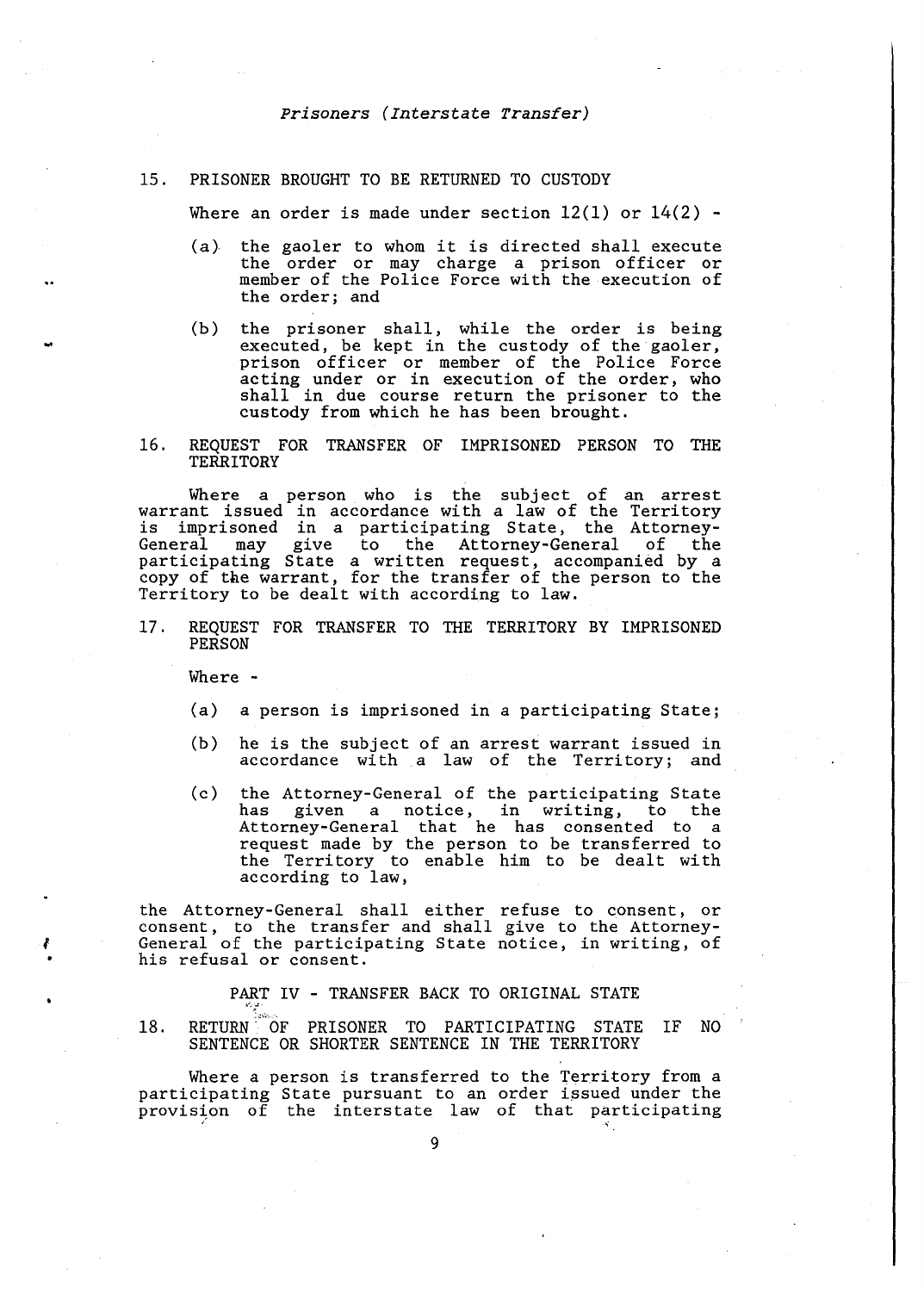State that corresponds to section  $13$  or  $14(6)$  and, so far as the Minister is aware, every complaint or information alleging an offence by the person against the law of the Territory has been finally dealt with according to law and, as a result -

- (a) the person did not become liable to serve a sentence of imprisonment in the Territory; or
- (b) the person did become liable to serve in the Territory one or more sentences of imprisonment under which the period of imprisonment remaining to be served is shorter than the period of imprisonment remaining to be served by him under a section 25 sentence or section 25 sentences,

the Minister shall, subject to section 21, issue an order for the transfer of the person to the participating State.

#### 19. TRANSFER TO ATTEND APPEAL

Where a person is transferred to the Territory from a participating State pursuant to an order issued under the provision of an interstate law that corresponds to sec- tion 6, 13 or 14(6) and -

- (a) so far as the Minister is aware, every complaint or information alleging an offence by the person against the law of the Territory has been finally dealt with;
- (b) the person is serving a sentence of imprisonment;
- (c) under a law of the participating State the person is entitled to be present at proceedings in the participating State in respect of -
	- (i) an application for leave or other proceeding preliminary or incidental to an appeal against or review of; or
	- (ii) an appeal against or review of,

a conviction of him, or sentence of imprisonment imposed on him, or both; and

(d) the person applies in writing to the Minister to be present at the proceedings,

the Minister shall, unless in his opinion it is contrary to the public interest to do so, issue an order for the transfer of the person to the participating State.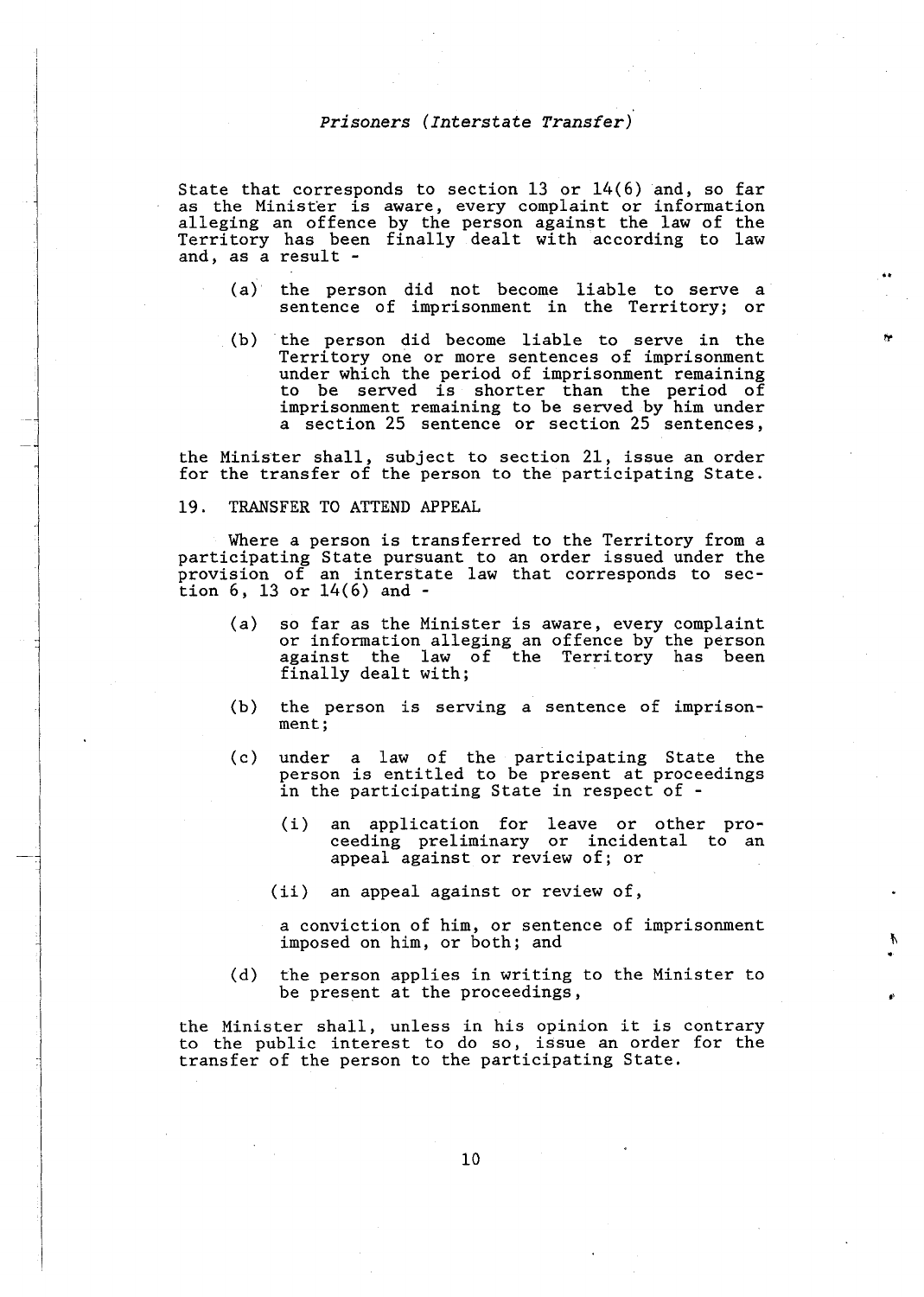#### 20. TRANSFER AFTER ATTENDING APPEAL

Where -

- (a) a person is, pursuant to an order issued under the provision of an interstate law that corre- sponds to section 19, transferred to the sponds to section 19, transferred to the<br>Territory from a participating State to enable him to attend proceedings in the Territory;
- (b) those proceedings ( including any retrial that may have been ordered and any appeal or review arising from those proceedings or such retrial) have been determined; and
- (c) either
	- ( i) the person is liable to serve a section 25 sentence or section 25 sentences and is not liable to serve in the Territory any other sentence of imprisonment; or
	- (ii) the period of imprisonment remaining to be served by the person under a section 25 sentence or section 25 sentences is longer than any period of imprisonment which he is liable to serve in the Territory under any other sentence or sentences of imprisonment,

the Minister shall, subject to section 21, issue an order for the transfer of the person to the participating State.

21. PROVISIONS ANCILLARY TO SECTIONS 18, 19 AND 20

(1) Section 18 or 20 does not apply in respect of a person if -

- (a) the Minister receives a written request made by the person, being a request for the person to serve his imprisonment in the Territory, and the Minister and the corresponding Minister of the participating State from which the person was participating state from which the person was<br>transferred agree in writing that it is in the interests of the welfare of the person that he should serve his imprisonment in the Territory;<br>or *I* or
	- (b) an indeterminate sentence (not being a section 25 sentence) is imposed upon the person by a court of the Territory.

(2) For the purposes of sections 18 and 19, a complaint or information alleging an offence by a person is finally dealt with if -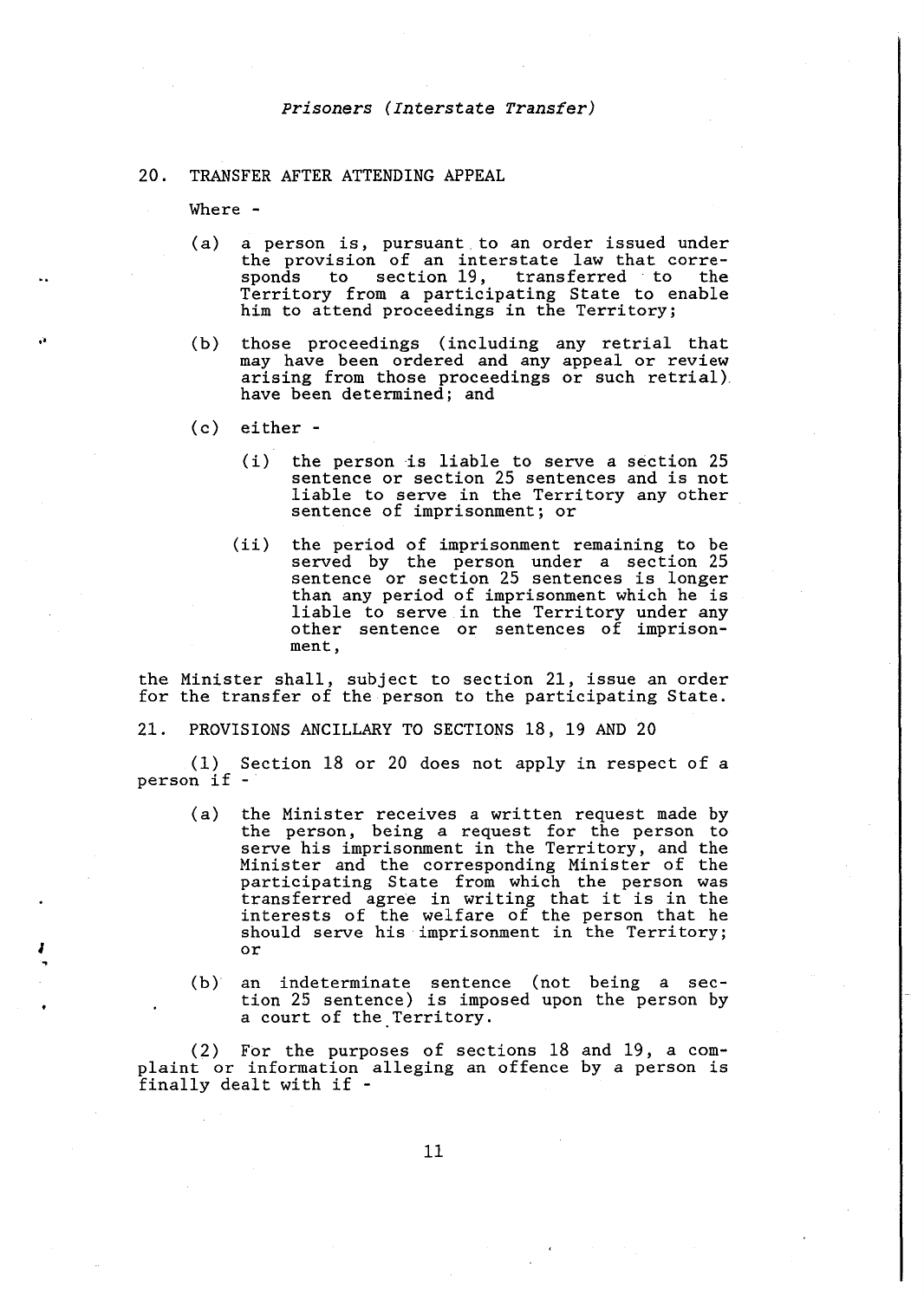- (a) the person is tried for the offence and
	- (i) the time or extended time, if any, fixed by or under an Act, within which an appeal against, or an application for the review of, the decision given on the trial may be lodged, or within which a retrial may be ordered, has expired; and
	- (ii) any appeal or application for review in respect of the decision given on the trial has been determined or withdrawn and proceedings in respect of any retrial and any decision given on the retrial have been concluded; or
- (b) the complaint or information is withdrawn or a *nolle prosequi* or similar instrument is filed in respect of the offence.

(3) For the purpose of determining which of the periods referred to in section  $18(b)$  or  $20(c)(ii)$  is the shorter or longer -

- (a) any entitlement to remissions shall be disregarded;
- (b) a finite period of imprisonment shall be treated as being shorter than a period to be served under an indeterminate sentence;
- (c) the expression "sentences of imprisonment" in section 18(b), and the expression "other sentence or sentences of imprisonment" in section 20(c)(ii), include a section 25 sentence that was originally imposed by a court of the Territory;
- (d) the expression "section 25 sentence or section  $25$  sentences" in sections  $18(b)$  and  $20(c)(ii)$ does not include a section 25 sentence that was originally imposed by a court of the Territory; and
- (e) where a sentence of imprisonment imposed upon a person in the Territory (not being a section 25 sentence) is cumulative with a section 25 sentence or section 25 sentences originally imposed by a court other than a court of the Territory, that section 25 sentence or those section 25 sentences shall be deemed -
	- ( i) not to be a section 25 sentence or section 25 sentences, as the case may be; and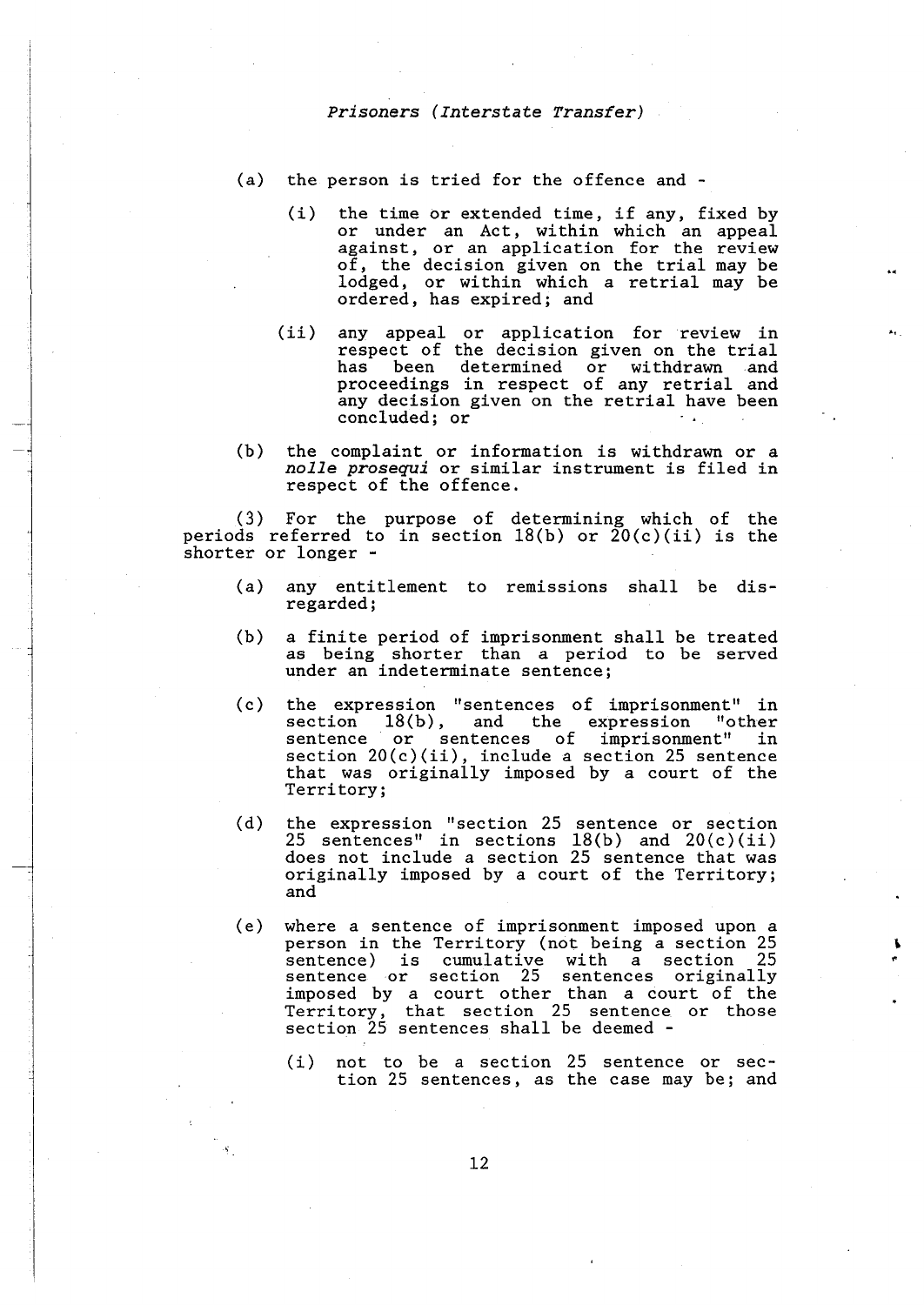(ii) to be a sentence or sentences, as the case may be, which the person is liable to serve in the Territory.

PART V - EFFECT OF ORDER OF TRANSFER

- 22. TRANSFER IN CUSTODY OF ESCORT
	- (1) An order of transfer -
	- (a) shall direct the gaoler of the prison where the prisoner who is the subject of the order is then imprisoned to deliver the prisoner into the custody of an escort and shall be sufficient authority to the gaoler so to deliver the authority to<br>prisoner; and
	- (b) authorizes the escort to hold, take and keep custody of the prisoner for the purpose of conveying him from the Territory to such prison in a participating State as is specified in the order and there to deliver him into the custody of the gaoler of that prison.

(2) A reference in sub-section (1) to an escort is a reference to a prison officer, a member of the Police Force or a person appointed by the Minister by an instrument in writing to be an escort for the purposes of this Act, or any 2 or more of them.

(3) Where -

!<br>'

- (a) under an interstate law an order is issued for the transfer to the Territory of a person imprisoned in the participating State where the order is issued; and
- (b) pursuant to the order an escort brings the person into the Territory,

the escort, while in the Territory, is authorized to hold, take and keep custody of the person for the purpose of conveying him to such prison in the Territory as is specified in the order and there to deliver him into the custody of the gaoler.

#### 23. TRANSFER OF SENTENCE WITH PRISONER

Where pursuant to an order of transfer a prisoner is conveyed to a participating State specified in the order, then from the time the prisoner arrives in the participating State every sentence of imprisonment imposed upon the prisoner by a court of the Territory, including a section 25 sentence, ceases to have effect in the Territory except -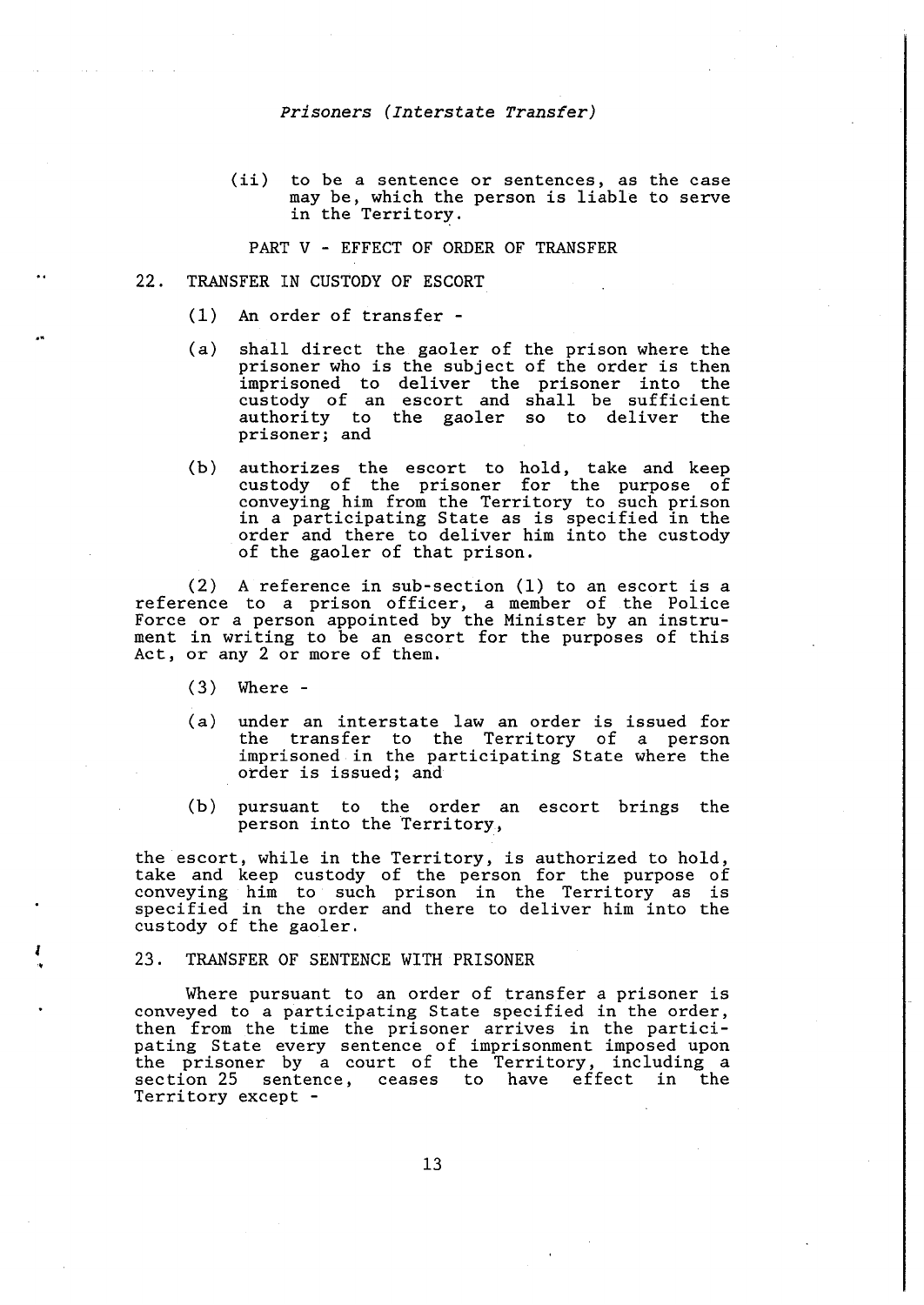- (a) for the purpose of an appeal against or review of a conviction, judgment or sentence made, imposed or fixed by a court of the Territory;
- (b) in relation to a period of imprisonment served by the prisoner in the Territory; or
- (c) in relation to the remittance of money to the Minister which is paid in discharge or partial discharge of a sentence of default imprisonment originally imposed upon the prisoner by a court of the Territory.

# 24. INFORMATION TO BE SENT TO PARTICIPATING STATE

(1) prisoner Minister Minister of the participating State or to some person for the time being designated by the corresponding Minister - Where pursuant to an order of transfer a is conveyed to a participating State, the shall cause to be sent to the corresponding

- (a) the order of transfer;
- $(b)$ the warrant of, or other authority for, commitment for a sentence of imprisonment which the prisoner was, immediately before he left the Territory, serving or liable to serve;
- $(c)$ a report relating to the prisoner, which shall contain such information and be accompanied by such documents available in the Territory as appear likely to be of assistance to a court, authority or officer in the participating State and shall include details of convictions, sentences of imprisonment, minimum terms of imprisonment, periods of imprisonment served, entitlements to remissions and grants of parole and a copy of any record relating to the prisoner's conduct; and
- (d) details, accompanied by relevant orders or other documents, of any subsequent variations to the information provided in accordance with this sub-section, whether arising from an appeal or review or otherwise.

(2) A reference in sub-section (1) to an order or other document is a reference to either the original or a copy certified in the prescribed manner.

25. SENTENCE DEEMED TO HAVE BEEN IMPOSED IN THE TERRITORY

Where under an interstate law an order is issued for the transfer to the Territory of a person imprisoned in a participating State and the person is brought into the Territory pursuant to the order, then from the time the person arrives in the Territory -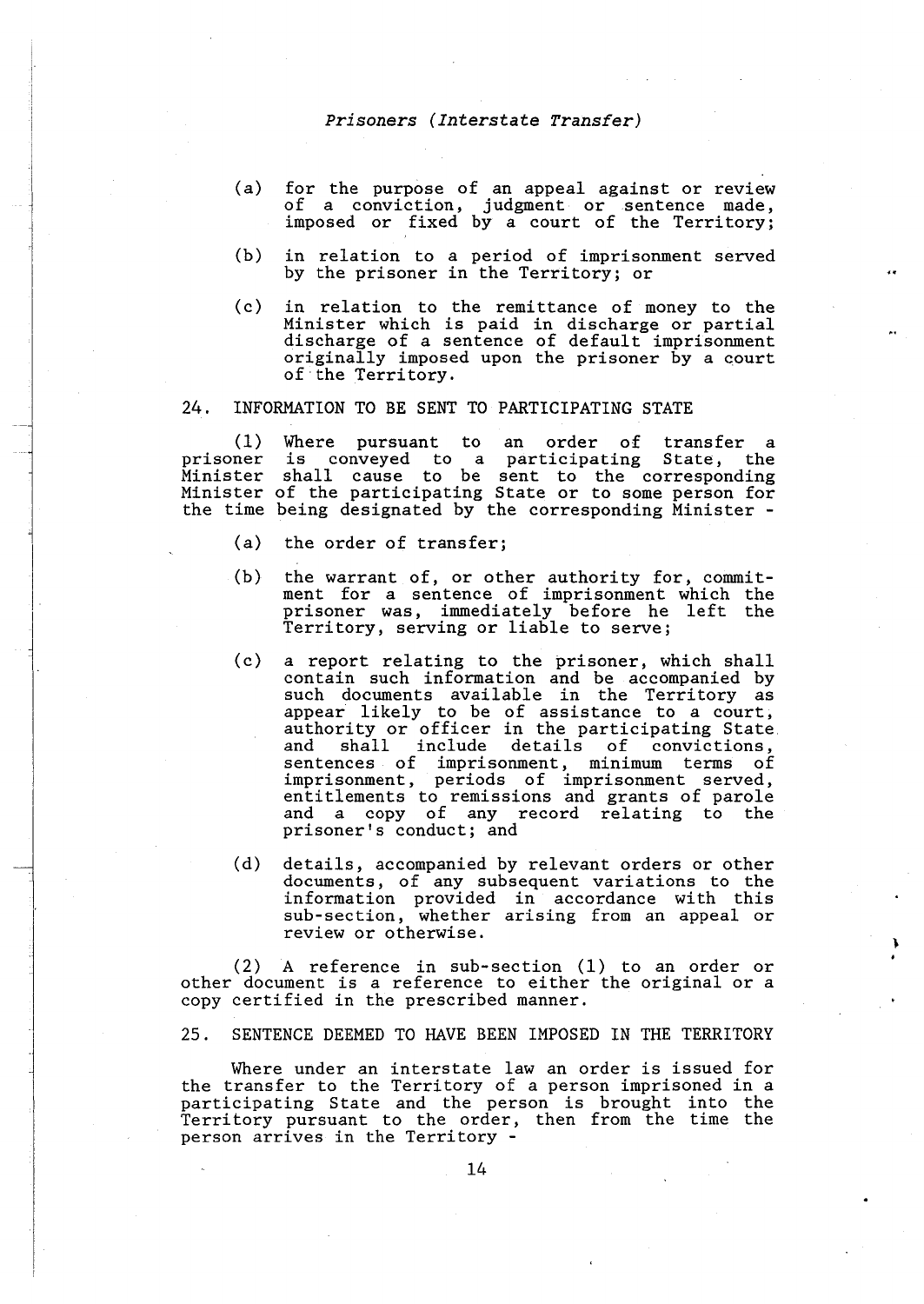- (a) a sentence of imprisonment imposed upon him by a court of the participating State (including a sentence of imprisonment deemed by the provision of an interstate law that corresponds to this section to have been imposed by a court of the participating State) shall be deemed to have been imposed upon him; and
- (b) a direction or order given or made by a court of the participating State in relation to when that sentence shall commence shall, so far as practicable, be deemed to have been given or made,

by a corresponding court of the Territory and, except as otherwise provided in this Act, shall be given effect to in the Territory, and the laws of the Territory shall apply, as if such a court had had power to impose the sentence and give or make the direction or order, if any, and did in fact impose the sentence and give or make the direction or order, if any.

#### 26. PROVISIONS RELATING TO SECTION 25 SENTENCES

 $(1)$  Where under a law of a participating State there has been fixed by a court in respect of a section 25 sentence a minimum term of imprisonment (being a shorter term than the section 25 sentence), during which minimum term the person subject to the sentence is not eligible to be released on parole, then, except as otherwise provided in this Act, that minimum term shall be deemed likewise to have been fixed by the corresponding court of the Territory.

(2) Where a section 25 sentence or a minimum term deemed under sub-section (1) to have been fixed by a corresponding court of the Territory -

- (a) is varied or quashed on a review by or appeal to a court of the participating State where the sentence or minimum term was imposed or fixed, the sentence or minimum term shall be deemed to have been varied to the same extent, or to have been quashed, by a corresponding court of the Territory; or
- (b) otherwise is varied or ceases to have effect as<br>a result of action taken by a person or a result of action taken by a person or in that participating State, sentence shall be deemed to have been varied to the same extent, or to have ceased to have effect, as a result of action taken by an<br>appropriate person or authority in the or authority Territory.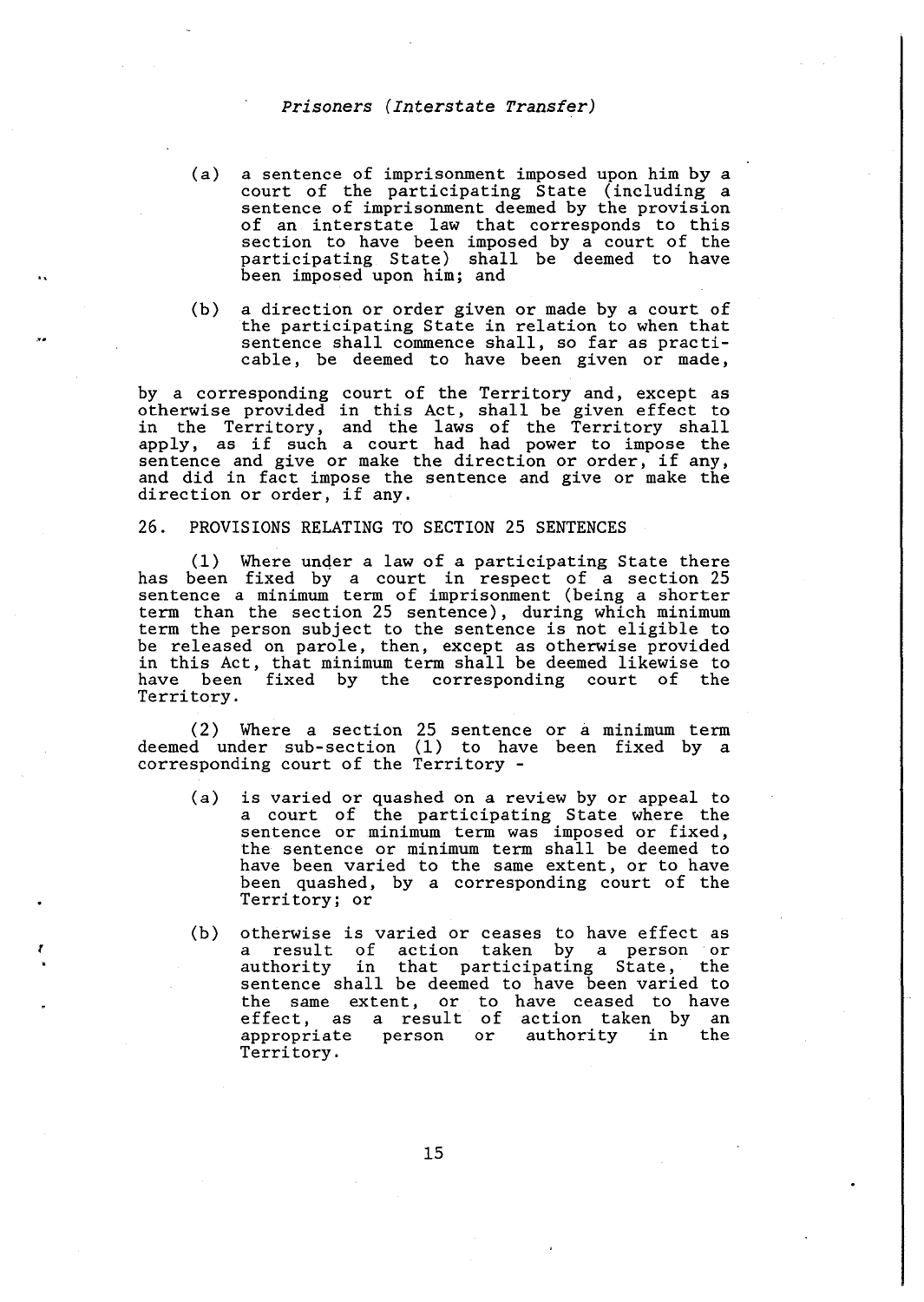(3) Nothing in this Act operates to permit in the Territory an appeal against or review of a conviction, judgment, sentence or minimum term made, imposed or fixed in relation to a person by a court of a participating State.

(4) Where a section 25 sentence is an indeterminate sentence requiring that the person who is the subject of the sentence be detained during the pleasure of Her Majesty or during the pleasure of the Governor of the participating State in which the sentence was imposed, the person shall be detained during the Administrator's pleasure.

- (5) The Administrator -
- (a) may exercise the royal prerogative of mercy in favour of a person who is subject to a section 25 sentence as if the person were -
	- (i) an offender convicted in a court of the Territory; or
	- (ii) an offender convicted within the Territory before a judge or magistrate of the Territory; and
- (b) in exercising that prerogative, may give effect to any indication given by the Governor of the participating State in which the sentence of imprisonment was imposed upon that person as to what the Governor of the participating State may have done had the person not been transferred to the Territory.

(6) A person who is subject to a section 25 sentence -

- (a) shall be deemed to have served in the Territory such period of the section 25 sentence as, up to the time of his transfer to the Territory, he had served in respect of that sentence in a participating State (including a period deemed under the provision of an interstate law that corresponds to this paragraph to have been served in a participating State and a period spent in custody while being transferred to a prison in the Territory); and
- (b) shall be deemed to be entitled under the remission provisions to any remission of his sentence of imprisonment for which, up to the time of his transfer to the Territory, he was eligible in respect of that sentence of imprisonment in the participating State (including a remission of sentence deemed under an interstate law to have been earned in a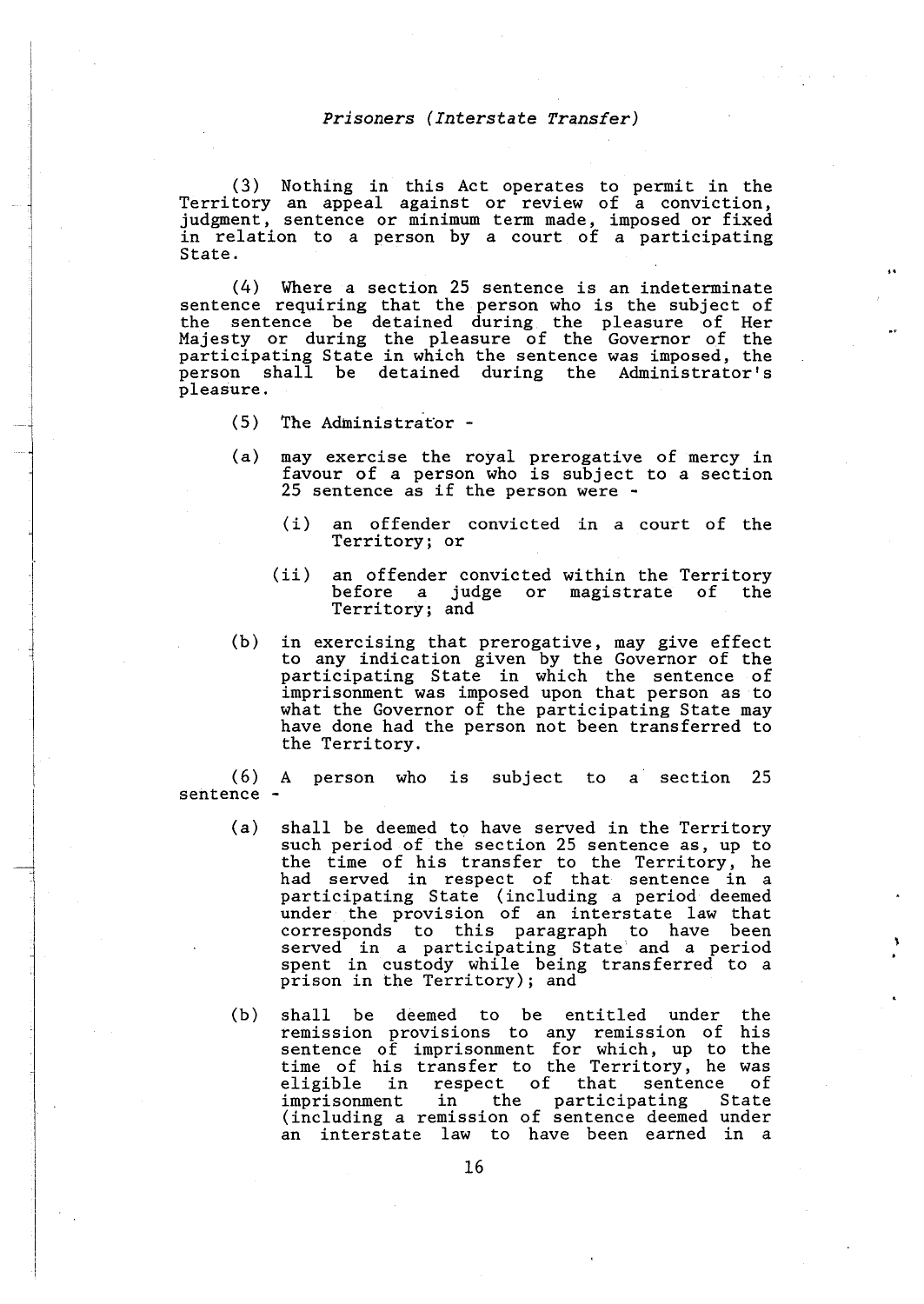participating State) and any further remission of sentence under the remission provisions shall be calculated from the time of the arrival of the person in the Territory.

#### 27. SECTION 25 SENTENCES - DEFAULT IMPRISONMENT

(1) Where a section 25 sentence is a sentence by which default imprisonment was ordered and a portion of the amount in default of payment of which the default imprisonment was ordered is paid by or on behalf of the prisoner who is the subject of the sentence to the gaoler of the prison in which he is imprisoned -

- (a) the term of default imprisonment shall be reduced by a period which bears to the term of default imprisonment the same proportion as the portion paid bears to the total amount that was payable and, subject to any other sentence of imprisonment, the prisoner shall be entitled to be released on the expiry of the reduced period; and
- ( b) the portion so paid shall be remitted by the gaoler to the corresponding Minister of the participating State where the sentence, by which default imprisonment was ordered, was originally imposed.

(2) Where a section 25 sentence is a sentence by which default imprisonment was ordered and, on a review by or an appeal to a court of the participating State where the sentence was imposed or as a result of any other action taken by a person or authority in that participating State, the amount in default of payment of which the default imprisonment was ordered is reduced or the obligation to pay that amount is quashed -

- (a) the term of default imprisonment shall, where the amount is reduced, be reduced by a period which bears to the term of default imprisonment the same proportion as the amount of the reduction bears to the total amount that was payable and, subject to any other sentence of imprisonment that may be imposed on him, the prisoner shall be entitled to be released on the expiry of that reduced period; or
- (b) the prisoner shall, where the obligation to pay the amount is quashed, thereupon, subject to any other sentence of imprisonment that may be imposed on him, be entitled to be released.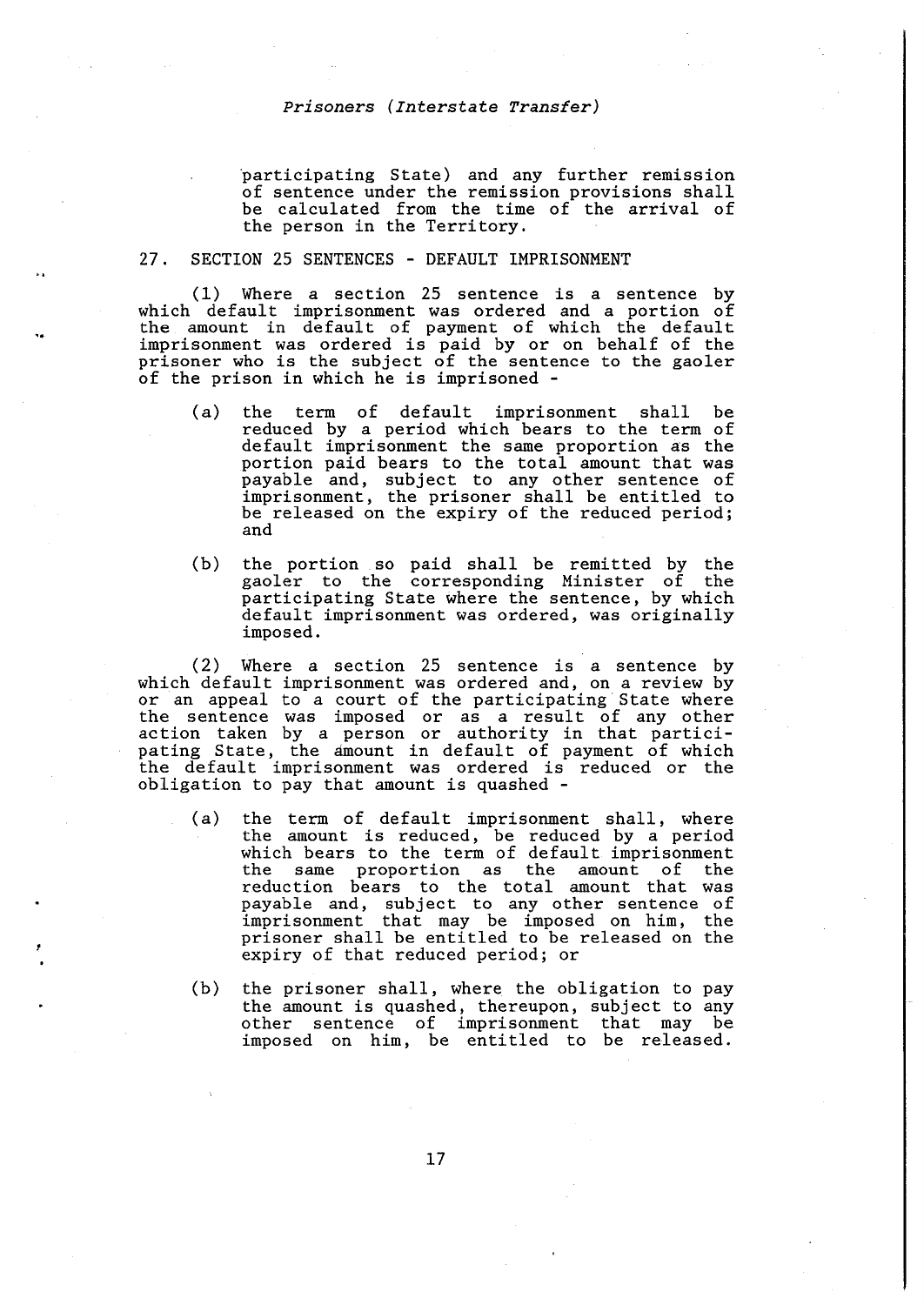## PART VI - MISCELLANEOUS

#### 28. NOTIFICATION TO PRISONERS OF CERTAIN DECISIONS

The Attorney-General shall, when he makes a decision in respect of a prisoner for the purposes of this Act, advise that prisoner of that decision.

29. LAWFUL CUSTODY FOR TRANSIT THROUGH THE TERRITORY

( 1) Where, in relation to a person imprisoned in a participating State, an order is made under an interstate law for the transfer of that person to another participating State and in the course of conveying the person to the participating State pursuant to the order an escort brings the person into the Territory, then -

- (a) while in the Territory, the escort is authorized to hold, take and keep custody of the person for the purpose of conveying him from the Territory to such prison in the participating State as is specified in the order and there to deliver him into the custody of the gaoler; and
- (b) any gaoler is authorized upon
	- (i) the request of the escort; and
	- (ii) delivery to the gaoler by the escort of a copy of the order of transfer certified by the escort to be such a copy,

to receive the person and to detain him in custody as though he were a prisoner for such time as the. escort requests and is reasonably necessary for the purpose of executing the order.

(2) Where a gaoler has the custody of a person under sub-section (1)(b), the gaoler is authorized, upon the request of an escort and production by the escort of the order of transfer relating to the person, to deliver the person into the custody of the escort.

30. ESCAPE FROM CUSTODY OF PERSON BEING TRANSFERRED

(1) A person in the custody of an escort pursuant to section 29 who escapes from that custody may be apprehended without warrant by the escort, a member of the Police Force or any other person.

(2) Where a person in custody pursuant to sec- $\[\text{tion}\]2\]$  -

(a) has escaped and been apprehended; or

(b) has attempted to escape,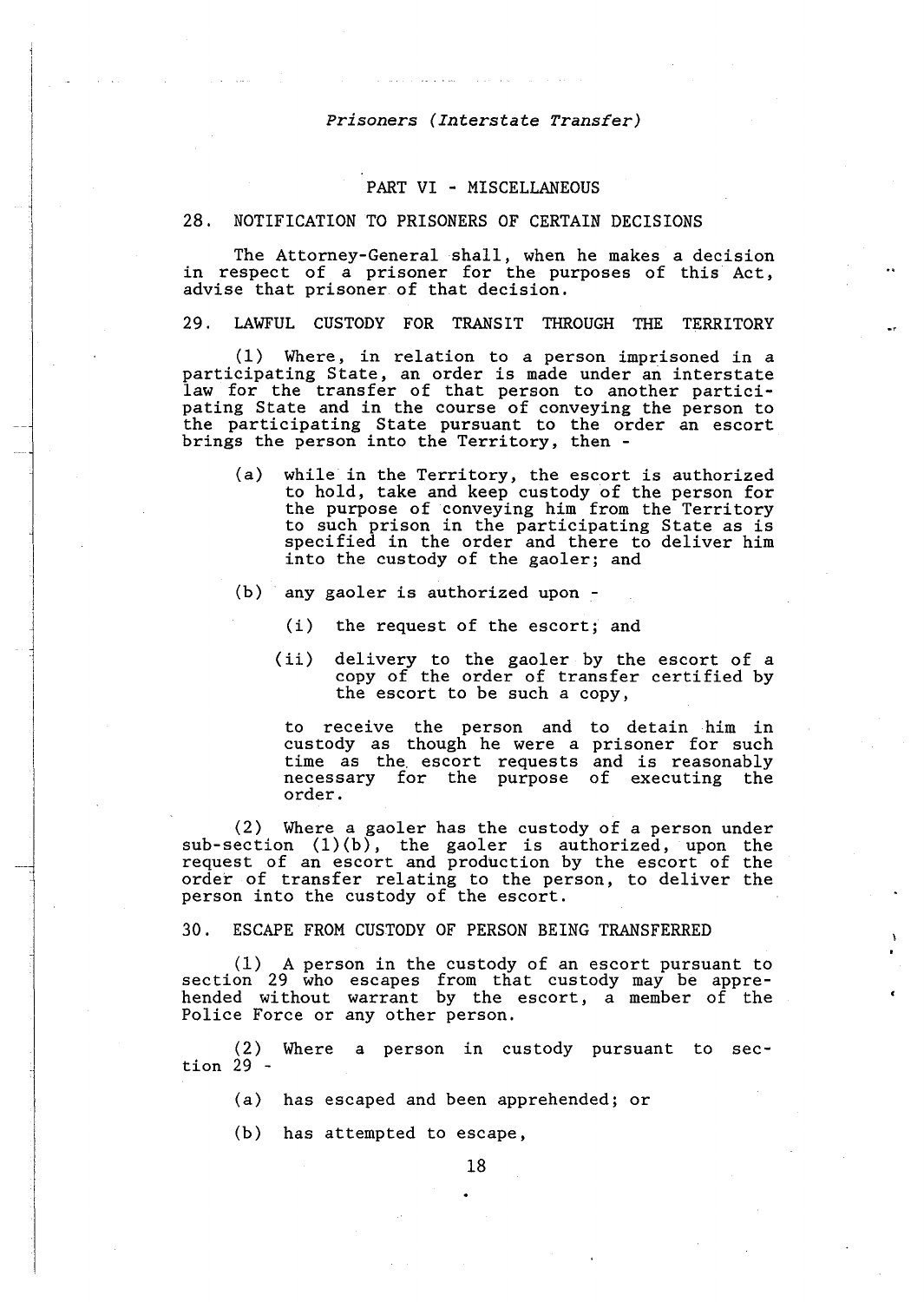that person may be taken before a justice who may, notwithstanding the terms of the order of transfer issued under the interstate law, by warrant under his hand -

- (c) order the person to be returned to the participating State in which the order of transfer under which that person was being conveyed at the time of the escape or attempt to escape was issued; and
- (d) for that purpose, order the person to be delivered to an escort.

(3) A warrant issued under sub-section (2) may be executed according to its tenor.

(4) A person who is the subject of a warrant issued under sub-section (2) may be detained in custody as a prisoner until he is delivered into· the custody of an escort in accordance with that warrant or until the expiration of a period of 7 days from the issuing of the warrant, whichever first occurs.

(5) If a person who is the subject of a warrant issued under sub-section (2) is not, in accordance with the warrant, delivered into the custody of an escort within a period of 7 days from the issuing of the warrant, the warrant shall have no further effect.

(6) A reference in sub-section (2), (4) or (5) to an escort in relation to a person who was, at the time of his escape or attempt to escape, being conveyed under an order of transfer issued in a participating State is a reference  $\mathbf{t}$  o  $\mathbf{-}$ 

- (a) the escort who had the custody of that person pursuant to that order;
- (b) a prison officer or a member of the Police Force of the participating State; or
- (c) a person appointed by the corresponding Minister of the participating State, by an instrument in writing, to be an escort for the purpose of conveying that person to the participating State,

or any 2 or more of them.

31. ESCAPE FROM CUSTODY - PENALTY

(1) A person who, being a person in custody under an order of transfer, escapes or attempts to escape from that custody while he is not within the Territory or the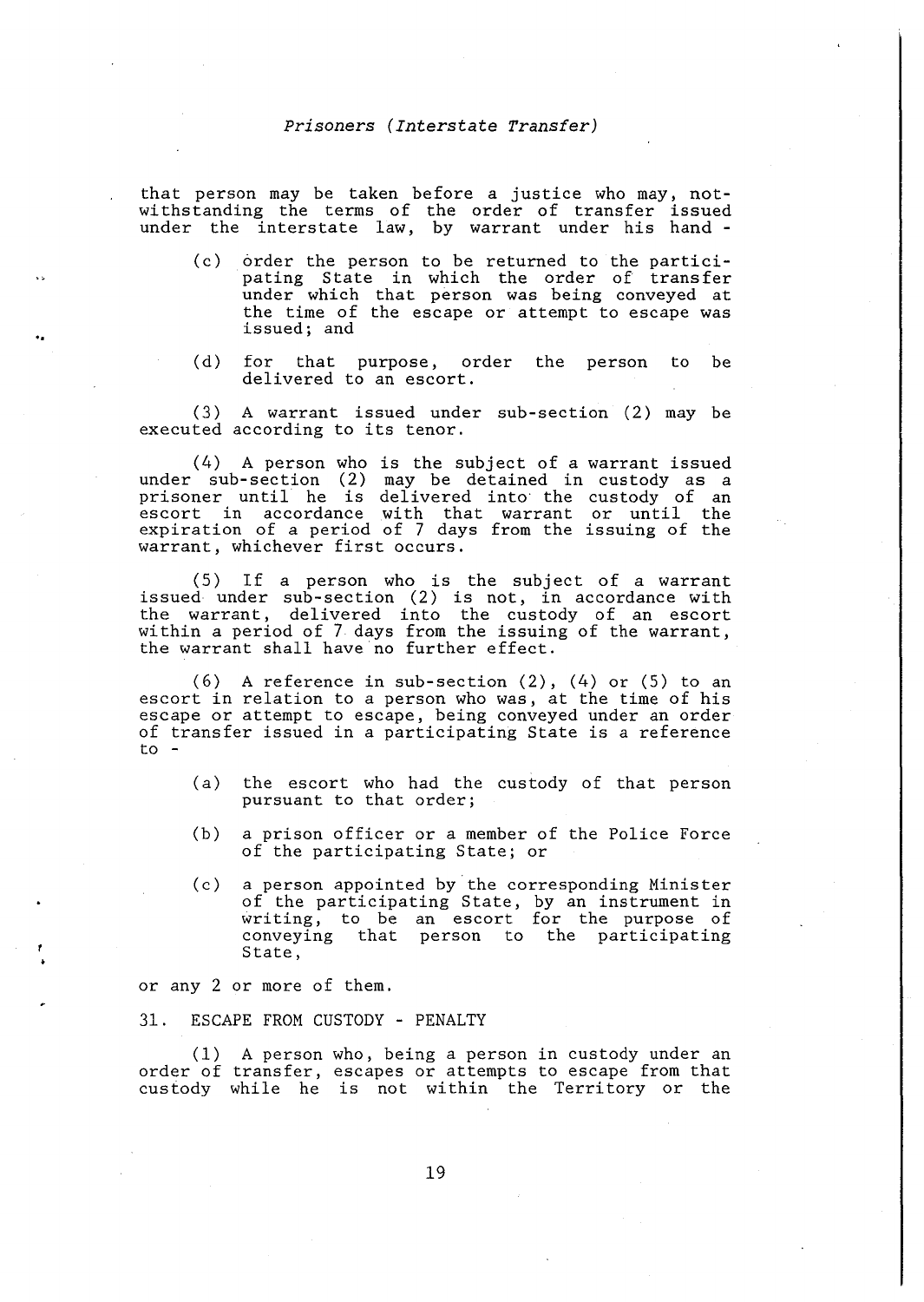participating State to which he was being conveyed under that order is guilty of an offence.

Penalty: Imprisonment for 7 years.

(2) A term of imprisonment imposed on *a* person for an offence against sub-section (1) shall be served after the expiration of *a* term of imprisonment, penal servitude or detention to which he was subject at the time of his escape or attempt to escape,

(3) Without limiting the generality of section 94 of the *Prisons (Correctional Services) Act,* that section applies to *a* person -

- ( a) who is in custody under an order of transfer; and
- (b) who escapes or attempts to escape from that custody while he is not within the Territory or the participating State to which he was being conveyed under that order,

in the same way as it applies to *a* person who escapes or attempts to escape from lawful custody while undergoing *<sup>a</sup>*sentence involving deprivation of liberty in the Territory.

32. REVOCATION OF ORDER OF TRANSFER ON ESCAPE FROM CUSTODY

A court of petty sessions may revoke an order of transfer if it appears to the court, on application made to it under this section by the holder of *a* prescribed office or position or by *a* person who belongs to a prescribed class of persons, that the person in respect of whom the order was issued has, in the course of his being conveyed in accordance with that order, committed -

- (a) the offence of escaping or attempting to escape; or
- (b) any other offence,

whether or not -

- (c) the offence was an offence against *a* law of the Territory or of *a* participating State; or
- (d) a charge has been laid or *a* conviction secured in respect of the offence.